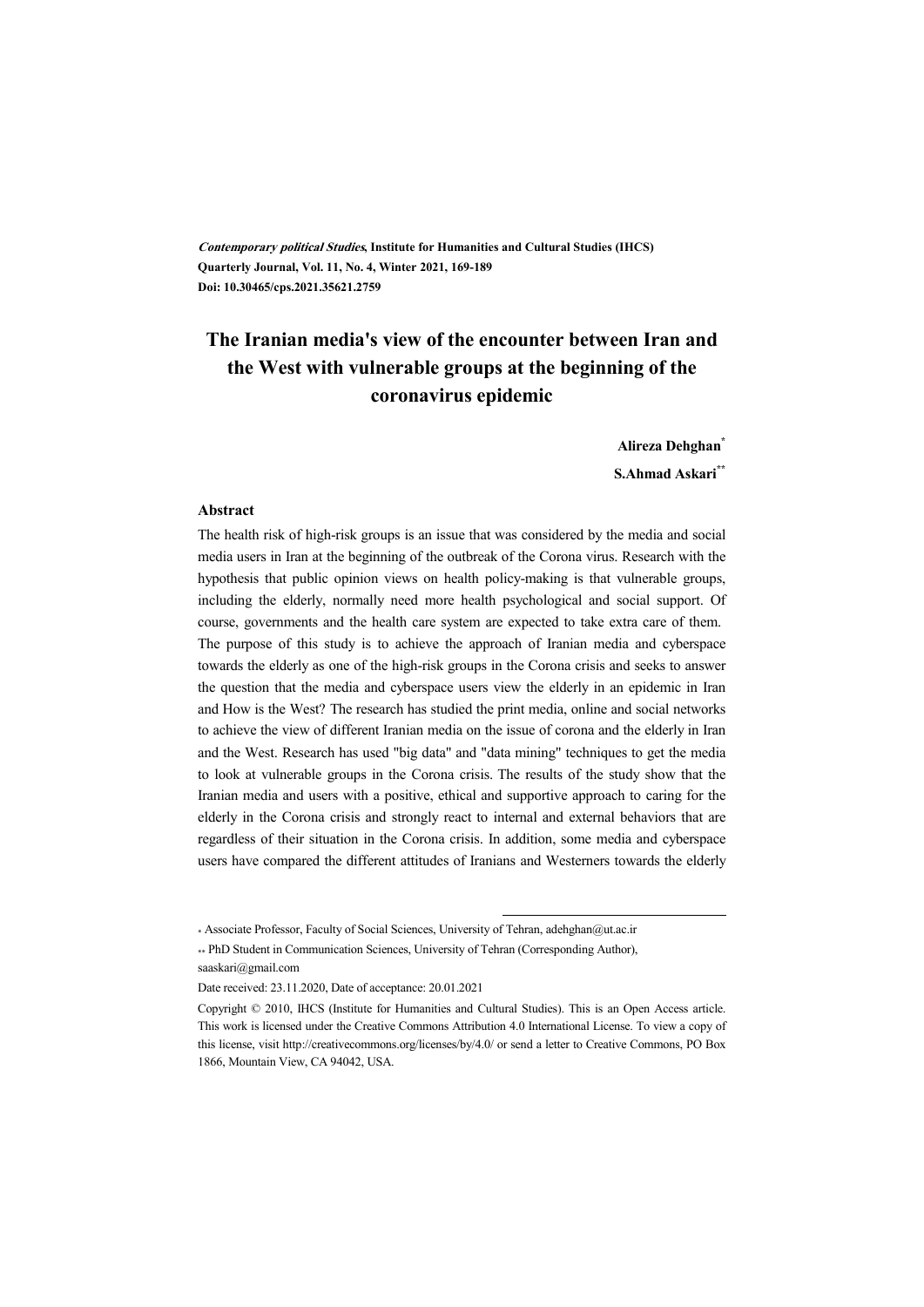in the Corona crisis, and with behaviors in cyberspace such as the hashtag "strong Iran", make Iran's social system more moral than the West. They have known.

**Keywords**: Coronavirus, Vulnerable Groups, West, Social Media, Health Communication.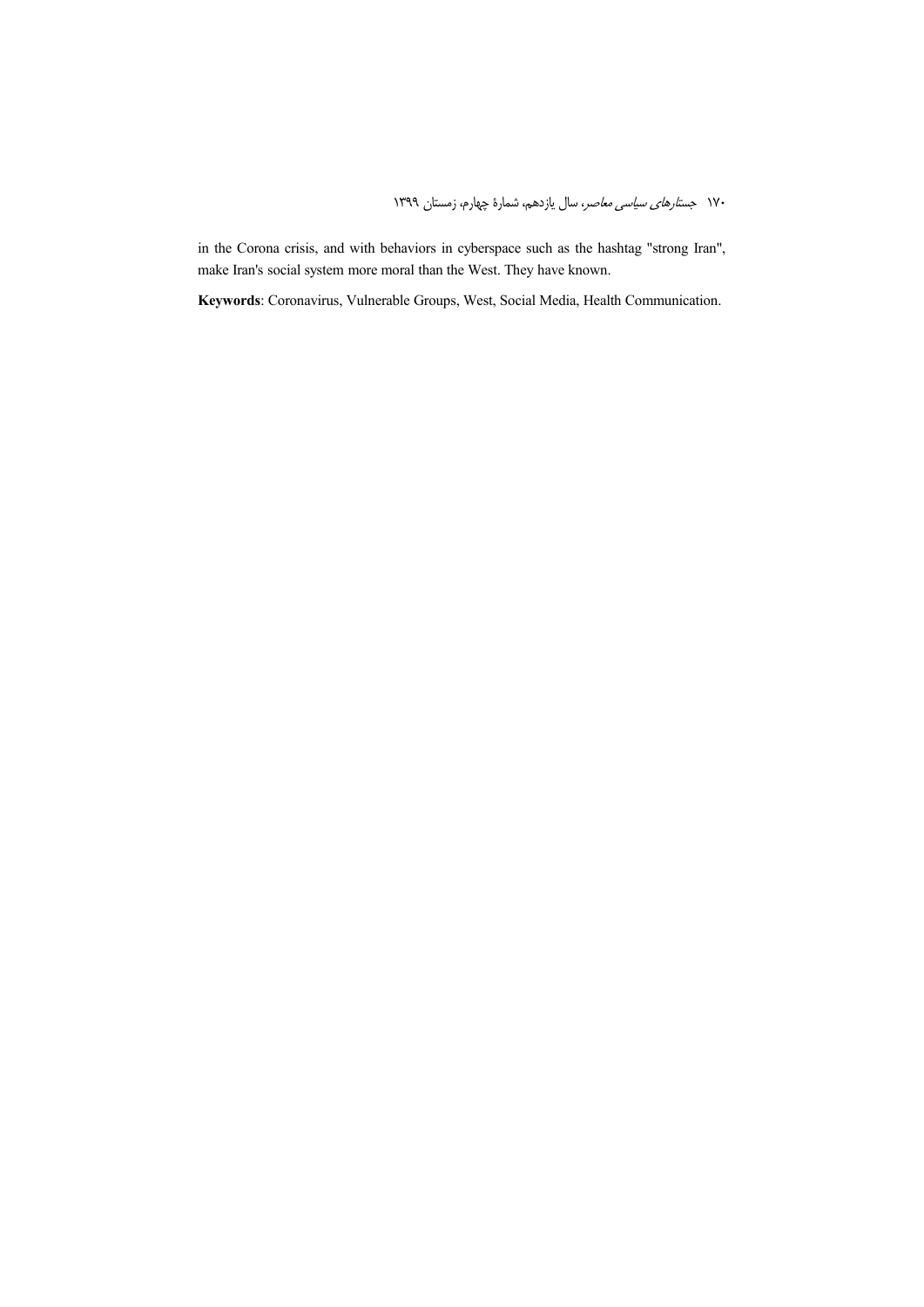جس*تارهای سیاسی معاصر*، پژوهشگاه علوم انسانی و مطالعات فرهنگی فصل نامة علمي (مقالة يژوهشي)، سال يازدهم، شمارة چهارم، زمستان ١٣٩٩، ١٧١ –١٨٩

# نگاه رسانههای ایرانی به مواجههٔ ایران و غرب با گروههای آسیبیذیر در أغاز اييدمي كرونا

عليرضا دهقان\* سند احمد عسکری \*\*

حكىدە

ریسک پذیری سلامت گروههای حساس و پرخطر، موضوعی است کـه در آغــاز اییــدمی کرونا مورد توجه رسانهها و کاربران رسانههای اجتماعی در ایران قـرار گرفـت. تحقیـق بــا این فرضیه که نگاه افکار عمومی به سیاست حـوزه سـلامت ایــن اسـت کـه گــروههـای خطریذیر از جمله گروه سنی سالمندان بهطور عادی، نیازمند حمایـت بهداشـتی، روانــی و اجتماعی بیشتری هستند، بالطبع از دولتها و نظام درمانی انتظار میرود.

این تحقیق با هدف دست یافتن به رویکرد رسانهها و فضای مجازی کشور نسبت بـه سالمندان بهعنوان یکی از گروههای حساس در اییدمی کرونا بهدنبال یاسـخ بـه ایــن ســوال است که نگاه رسانهها و کاربران فضای مجازی به این گروه آسیبیــذیر در ایــران و غــرب .<br>چگونه است؟ پژوهش حاضر برای این منظـور بـه مطالعـه رسـانههـای چـایی، بـرخط و شبکههای اجتماعی یرداخته و برای دست یافتن به نگاه رسانههای مختلـف بـه گـروههـای پرخطر در بحران کرونا از «دادههای بزرگ» و تکنیک «دادهکاوی» استفاده کرده است.

نتایج تحقیق نشان میدهد که رسانهها و کاربران ایرانی با رویکردی مثبت، اخلاقی و حمایتی به مراقبت از سالمندان در بحران کرونا تأکید دارند و نسبت به رفتارهای داخلـی و خارجی که بی توجه به وضعیت این گروه سنی-اجتماعی به شـدت واکـنش منفـی نشـان می دهند. در این میان، برخی از رسانهها و کاربران به مقایسه برخورد متفــاوت ایرانــی هــا و

\* دانشیار دانشکدهٔ علوم اجتماعی، دانشگاه تهران، adehghan@ut.ac.ir

\*\* دانشجوی دکتری علوم ارتباطات، دانشگاه تهران (نویسندهٔ مسئول)، saaskari@ut.ac.ir تاريخ دريافت: ۰۹/۰۹/۰۹/۰۳۹۹، تاريخ پذيرش: ۱۳۹۹/۱۱/۰۱

Copyright © 2018, IHCS (Institute for Humanities and Cultural Studies). This is an Open Access article distributed under the terms of the Creative Commons Attribution 4.0 International, which permits others to download this work, share it with others and Adapt the material for any purpose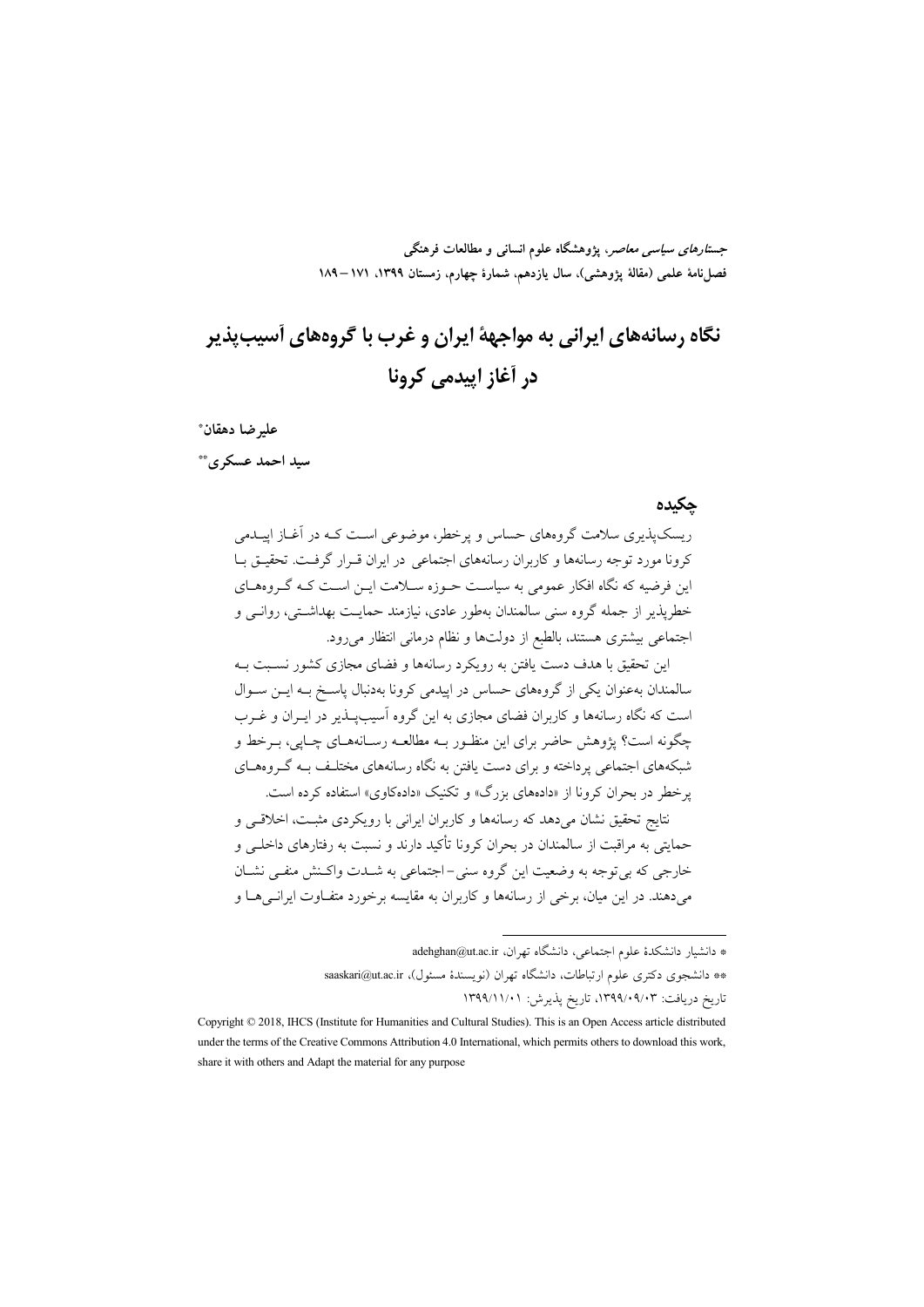غربی ها در رابطه با سالمندان یرداختهاند و با رفتارهایی در فضای مجـازی هماننـد هشـتک ايران قوى، نظام اجتماعي ايران را اخلاقي تر از غرب دانستهاند. **کلیدواژهها:** کرونا، گروه های آسیب پذیر، غرب، رسانههای اجتماعی، ارتباطات سلامت.

#### ۱. مقدمه و طرح مسئله

جهان در دو سال اخیر شاهد یک بیماری فراگیر به نام کرونا (COVID-19) شد که معـادلات بشري، نظم سابق اجتمـاعي و حـوزههـاي مختلـف علمـي از جملـه ارتباطـات سـلامت و ارتباطات علم را دچار چالش کرد. چین در ۳۱ دسامبر ۲۰۱۹ شیوع این بیمـاری مسـری را به سازمان بهداشت جهانی اطلاع داد و اولین مورد قربانی این ویـروس در ١١ ژانویــه ٢٠٢٠ گزارش شد (Singhal, 2020: 282).

سیاستها و برنامههای حوزه بهداشت در فضای ایپدمی می بایست گروه های اجتمـاعی مختلف را مدنظر داشته باشد. در این میان باید مراقب تبعات اجتماعی بیمـاری بـرای گـروه های خاص بود. گروه هایی مانند معتادان و مهاجران شرایط خاص خـود را دارنــد (ایمــانی جاجرمی، ۱۳۹۹ :۱۰۱). همچنین در کشاکش جامعه بشری با این بیماری، گروههـای آسـیب یذیر از جمله جمعیت سالمند (elderly population) کــه بــه طــور عــادی نیازمنــد مراقبــت و حمایت بهداشتی، روانبی و اجتماعی هستند، ایـن نیـاز بـه مراقبـت در شـرایط گسـترش بیماریهای همه گیر خیلی بیشتر احساس گردید و جامعه باید در موارد اضطراری مهداشـت عمومی، به سالمندان توجه بیشتری نشان دهد و مراقبت های انسانی بیشــتری بــرای اَنهــا در نظر بگیرد (Meng, 2020: 1). بنابراین، کویید ۱۹ باید به عنوان زنگ خطری بـرای اطمینــان از مراقبت از سالمندان بر اساس نیازهای سالخوردگی، مسئولیت پذیری و رفاه اجتمـاعی درک .(Fischer et al, 2020: 2).

آمار رسمی نشان می دهد میزان ابـتلا بــه کرونــا در میــان گــروه هــای حســاس ازجملــه سالمندان و میانسالان در بیشتر نقاط دنیا بیشتر از سایر گروههای سنی بوده اسـت؛ بــه ویــژه اگر برخی از سالمندان گرفتار بیماریهای خاص باشند نیاز به مراقبت بیشتری احسـاس مـی شود. برهمین اساس، اخبار رسمی حـاکی از ایــن اسـت کــه مراکـز مربـوط بــه ســلامت و بهداشت و مراقبت از سالمندان اقدامات بیشتری برای ایــن گــروه ســنی انجــام دهنــد. بــرای نمونه اداره بهزیستی طی نیم سال اول سال جاری، سه مرحلـه غربـالگری تلفنــ از حـدود ۷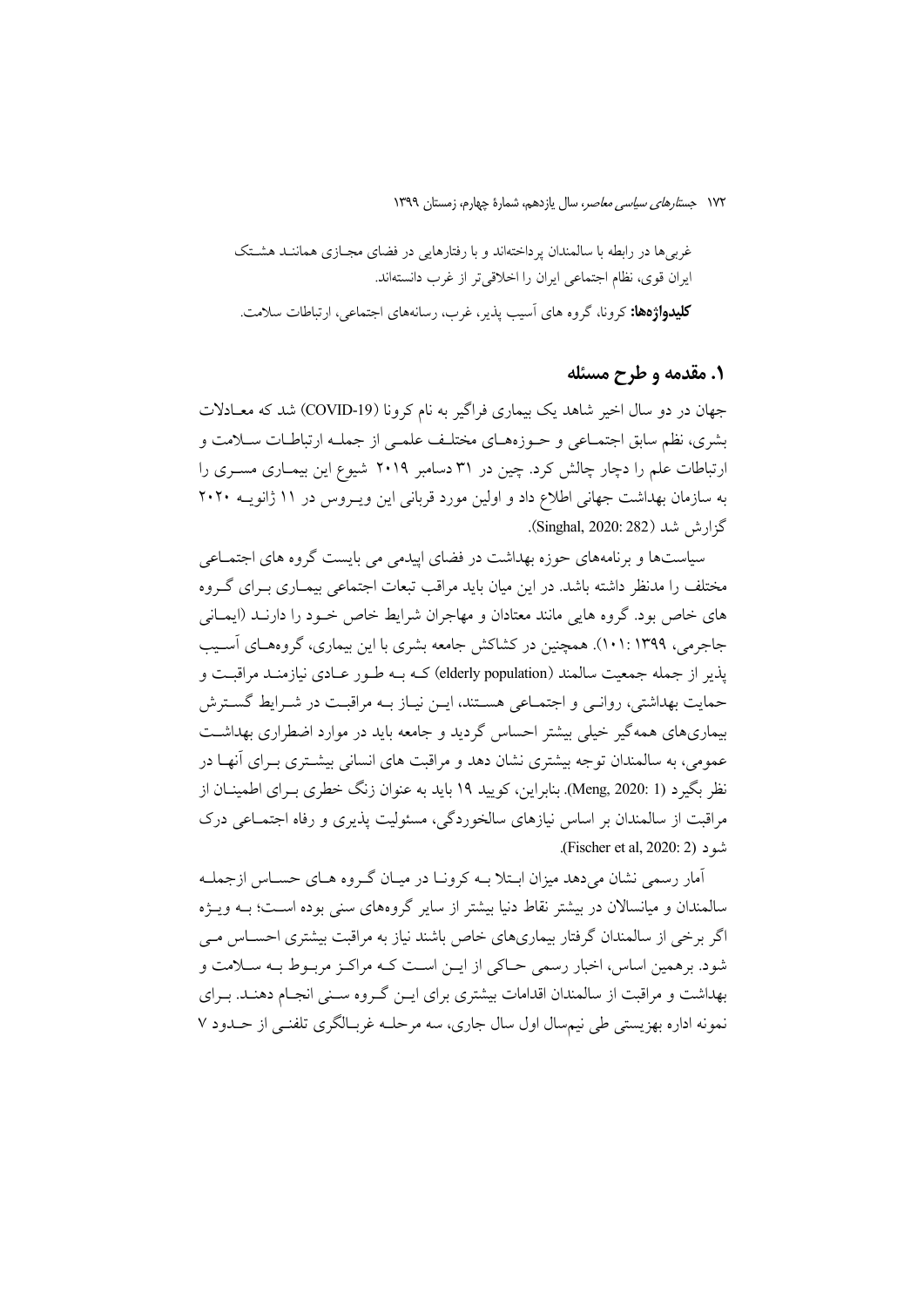میلیون سالمند به عمل آورده و مقرر شده است در تمام مراکز نگهـداری سـالمندان واکســن آنفولانزا به صورت مجانی عرضه شود (خبرگزاری ایسنا ۳۱ شهریور ۱۳۹۹).

سبک زندگی سالم در دوره سالمندی، یک فرایند بلندمدت بهینه سازی فرصت ها بـرای بهبود و حفظ سلامت و بهزيستي جسمي، اجتماعي و رواني دانسته شـده اسـت (معتمـدي، ۱۳۹٦ : ۱۹۳) که در شرایط خاص همانند کرونـا اهمیـت بیشـتری پیـدا مـی کنـد؛ بنـابراین یرخطر بودن زندگی و ارتباطات سـالمندان در ایپــدمی کرونــا و قرارگــرفتن آنهــا در گــروه یرخطر، از منظر سیاستگذاری به عنوان «دانش در عمل» (قلبی یور و فقیهی، ۱۳۹۳: ۹) و بـه طور خاص در حوزه سیاستگذاری بهداشت و درمان کشور می بایست مورد توجه دولتهـا و نظام درمانی قرار دارد. وزیر بهداشت نیز در ایــن رابطــه بــر «تمرکــز وزارت بهداشــت بــر گروه های هدف و یرخطر جامعه در مواجهه با کرونا» خبر داده و اعلام کـرده اسـت: بـرای ماه های آینده بر روی گروه های هدف و پرخطر جامعه مانند افراد بالای ٦٠ سـال و افـراد دارای بیماری های زمینه ای که حدود ۸ میلیون نفر هستند، تمرکز مـی کنـیم، چراکــه فقـط ۱۲.۳ درصد از مرگ و میر بیماران کووید۱۹ مربوط به افرادی بوده که ســن بـالا یــا بیمــاری زمینه ای یا سایر عوامل خطر مانند چاقی نداشته اند و مابقی جزو گروه هـای پرخطـر بـوده  $(11999)$ اند (وزارت بهداشت، ۲۹ تیر ۱۳۹۹).

داده های در دسترس از سراسر جهان، تصویر رشد جمعیت افـراد مســن در طــول قــرن بیست و یکم را تایید می کند و پیش بینی می شود جمعیت بالای ٦٥ سال ٢٠٥٠ با رشد سه برابری نسبت بـه سـال ۲۰۱۰ بـه ۱/۵۳ میلیـارد نفـر برسـد (معتمـدی، ۱۳۹٦) ۲۵: بنابراین، مسائل اجتماعی ایران در قلمرو جمعیت شناسی به ما یادآوری مـی کنـد کـه وقتـی جمعیت مراحل تحول خود را طی می کند، مسائل جدیدی نیز زاده می شوند که اگـر پـا بــه پای تحول جمعیت مورد توجه قرار نگیرند، می توانند بـه گـره هـای کـوری تبـدیل شـوند (انجمن جامعه شناسی ایران، ۱۳۸۷ : ۳۸).

در این راستا در آغاز انتشار اخبار رسمی شیوع ویروس کرونا، این هشدار توسط منـابع معتبر به ویژه وزارت بهداشت منتشر شد که افراد دارای بیمـاری زمینـهای جـزو گـروهمـای پرخطر در ابتلاء به این ویروس هستند. این هشدار به صورت ضمنی به این معنی است ک این گروه سنی و اجتماعی علاوه بر نیازمندیها و سیاستهای رسمی و غیر رسمی کـه در مورد همه مردم عمومیت دارد، نیازمند حمایت اجتماعی و اقدامات سیاسی و رفـاهی بیشــتر و عمیقتری است. برای نمونه، برنامه هایی همانند انزوای اجتماعی به منظور کـاهش شـیوع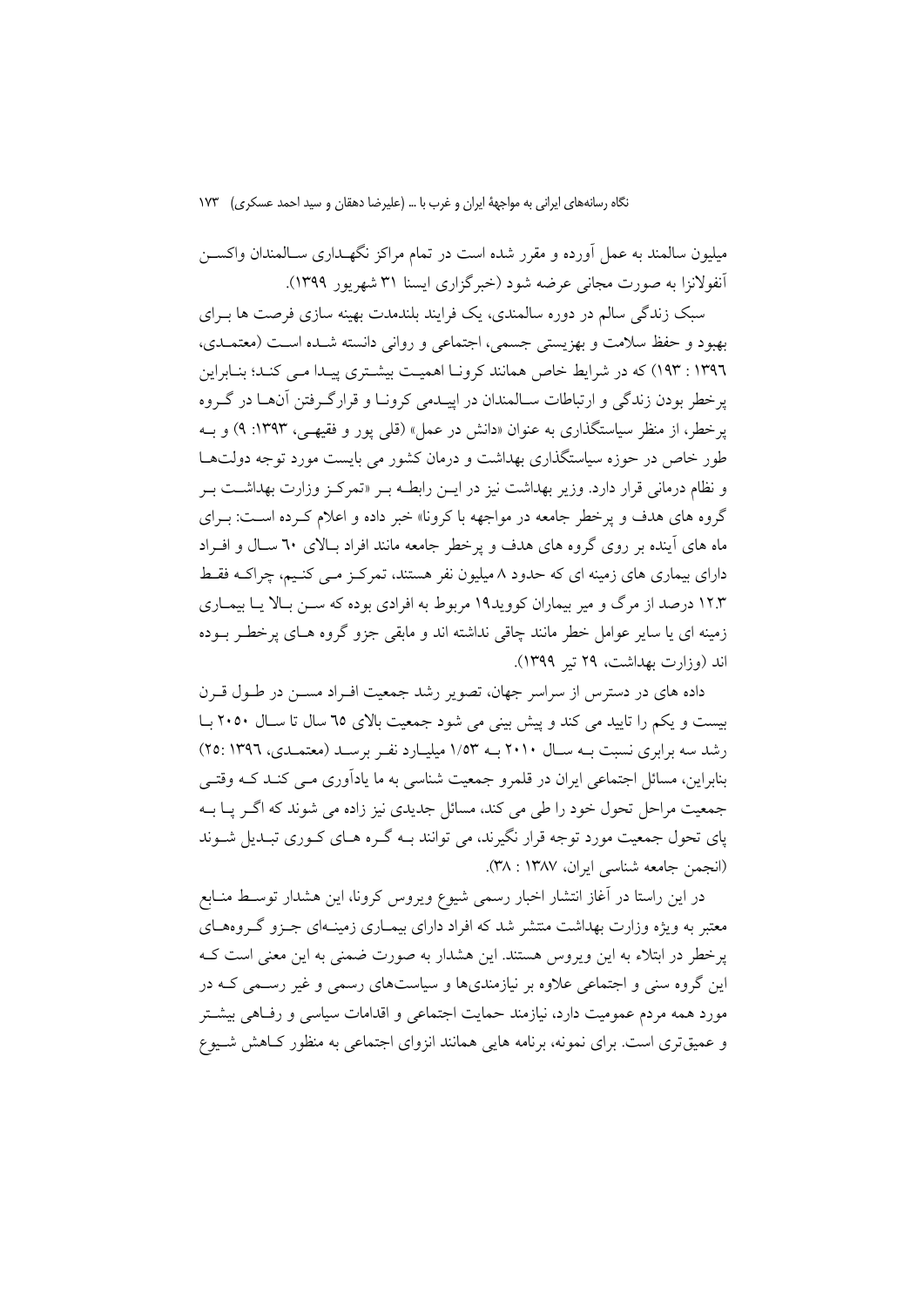سندرم کرونا ویروس در میان افراد مسن به دلیـل افـزایش خطـر ابـتلا بــه مشـکلات قلبــی عروقی و بهداشت روانی همانند افسردگی و اضطراب یک نگرانی جدی در حوزه بهداشـت عمومي ايجاد كرد(Armitage, 2020). بخش عمده اي از نگراني ها و اقدامات آگــاهي بخــش نسبت به گروههای آسیب پذیر از جمله سالمندان می تواند حاصل پوشش رسانهای موضـوع کرونا به طور کلی و پوشش موضوع کرونا و گروههای در معـرض خطـر بــه طـور خــاص ىاشد.

نکته اصلی این است که دولت در بحرانهای بزرگ مانند سـیل، زلزلـه و بیمـاری هـای همهگیر، نقش اصلی و محوری را در مدیریت بحران دارد و از نهاد دولت انتظار می رود چـه از نظر تامین منابع اقتصادی و چه از نظر برنامــهریــزی و نظــارت و چــه از نظــر آمــوزش و اطلاع رسانی در این حوزه به وظیفه خود عمل کند؛ بدیهی است گروه هـای اجتمـاعی کـه منابع اقتصادی و اجتماعی کمتری در اختیار دارند در اقدامات پیشگیری، درمـان، آمــوزش و اطلاع رساني در اولويت باشند.

در رابطه با حمایت از سالمندان به عنوان یکی از گروههای اولویتدار در بحـران کرونـا، روزنامه ایران به عنوان روزنامه رسمی دولت (در شـماره ششـم اردیبهشـت ١٤٠٠) بـا تیتـر «اَغاز واکسیناسیون سالمندان»، خبر از اَغاز فاز دوم واکسیناسیون در کشور داد و اعــلام کــرد از ۷ اردیبهشت ۱٤۰۰ فاز دوم واکسیناسیون در کشور آغاز و واکسن کرونا به افراد ۸۰ سـال به بالا تزریق مـیشـود. کنـدی رونـد واکسیناسـیون در کشـور و اطـلاع رسـانی ناکـافی در خصوص چگونگي دريافت واكسـن موجـب شـد تـا ايـن گـروه سـني-اجتمـاعي دچـار بلاتکلیفی شوند به گونه ای که در گزارش روزنامه ایران می خوانیم:

چند روز پیش برخی از منابع غیر رسمی از أغاز ثبتنام سالمندان برای دریافت واکســن خبر داده بودند. همین موضوع موجب شد تا افراد زیادی که عمدتاً بالای ٦٠ سـال ســن داشتند؛ به مراکز بهداشتی و درمانی مراجعه کنند. به گفتـه مـدیرکل سـلامت شـهرداری تهران؛ سراي محلات حتى از مراجعه اين افراد بـي خبـر بودنـد امـا در يكـي-دو مركـز حجم حضور و اصرار افراد به حدی بود که برای اینکه مراجعه کنندگان محـل را تـرک کنند؛ اسمشان را نوشتند (روزنامه ایران ٦ اردیبهشت ١٤٠٠).

از آنجا که ایران در بحران جهانی کرونا یکی از کشورهای درگیر ایــن بیمــاری اییــدمیک است (يژوهشگاه علـوم انسـاني و مطالعـات فرهنگـي، ١٣٩٩: ٥٢) ايــن تحقيــق، بــه هــدف دستیابی به رویکرد رسانههای مختلف کشور به موضوع کرونا و گروههـای آسـیب پــذیر بــا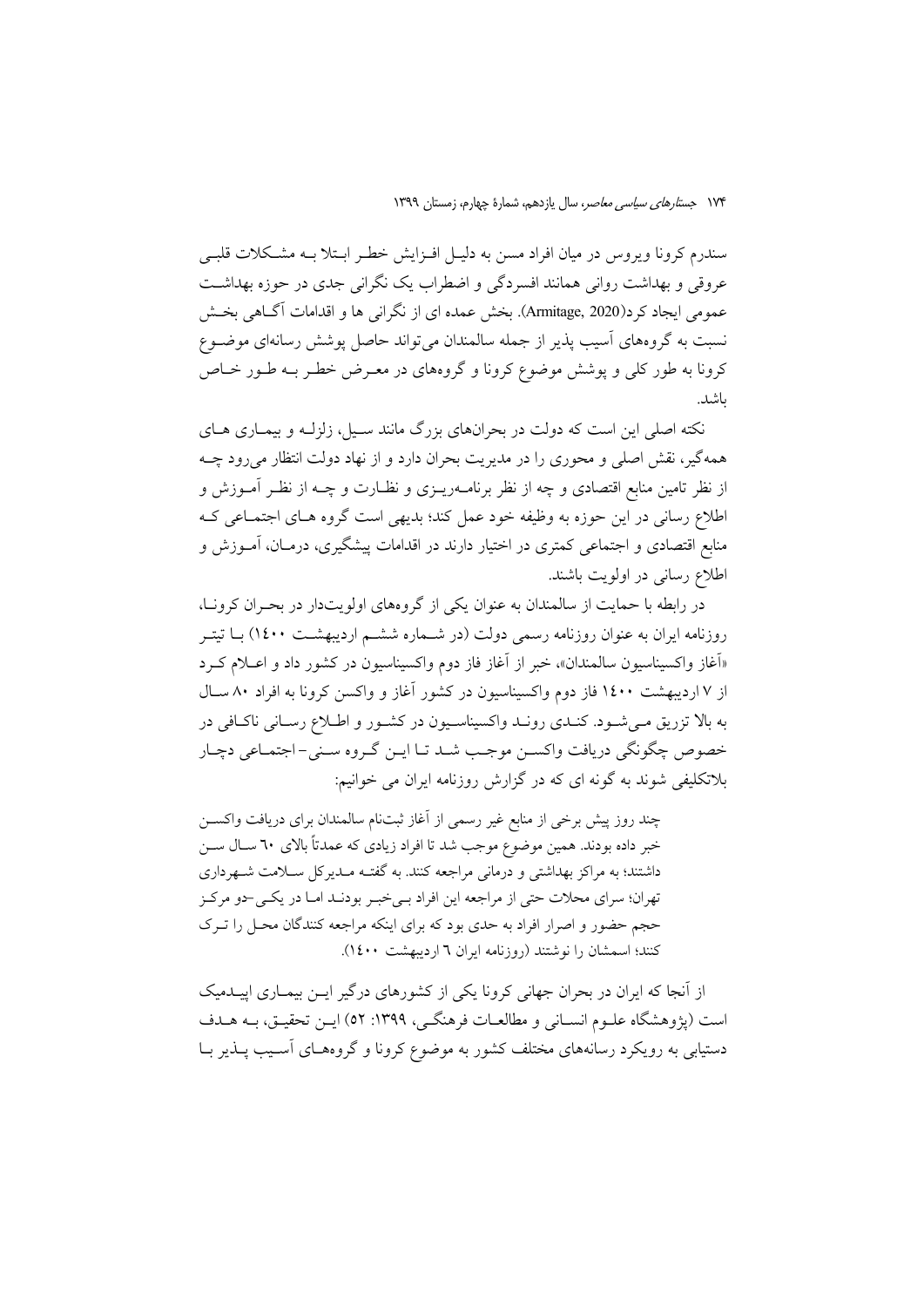تمرکز بر روی گروه سنی–اجتماعی سالمندان، به دنبال یاسخ به این پرسش است کـه نگـاه رسانههای مختلف بـه سـالمندان در بحـران کرونـا چگونـه اسـت و در شـرايط فيزيکـی و اجتماعی کرونایی چـه انتقـاداتی بـه سیاسـتگذاری اجتمـاعی و درمـانی ایـران و غـرب در خصوص حفاظت از گروه های آسیبپذیر صورت گرفته است؟ برای ایــن منظـور، از بــین رسانه ها چاپی، «روزنامه ها»؛ از بین رسانه های برخط، «خبر گزاری هـا و وب سـایتهـای خبری» و در فضای مجازی، شبکههای اجتماعی شامل «توئیتر، اینســتاگرام و تلگـرام» بـرای مطالعه و تحليل اين موضوع انتخاب شده است.

### 2. يحث نظري

در بحران اپیدمی کرونا، کارکردهای رسانهها در ترکیب کلی همـان اسـت کـه همیشـه بـوده است. کارکردهای اصلی ارتباطات با پیروی از هارولد لاسول عبارت از: نظارت بـر محـیط، ایجاد همبستگی اجتماعی در واکنش به محیط و انتقال میراث فرهنگی است (مک کوایــ) ، ۱۳۸۲ : ۱۰۸) که در تحقیق حاضر که به یوشش اخبار و مطالب رسانههای ایرانی در شــرایط کرونایی پرداخته به صورت تجربی مشاهده گردید. به گونه ای که کارکرد ایجـاد همبســتگی اجتماعي از طريق انتشار اخبار مثبت و انگيزشي و كاركرد نظارت بر محيط از طريق يوشش اخبار انتقادی و هشدار به دولت و سیاستگذاران حوزه بهداشت عمـومی بـرای حفاظـت از سالمندان در بحران کرونا در این یژوهش مورد مشاهده قرار گرفت.

همچنین در خصوص کارکرد انتقال میراث فرهنگی لازم بـه ذکـر اسـت کـه احتـرام بـه سالمندان و گروههای آسیب پذیر فقط مختص بحران کرونا نیست بلکـه نگـرش و برداشـت عمومی ایرانیان از پدیده کهنسالی همیشه با احترام و ارزش همراه بـوده اسـت و روایـاتی و احادیثی در رابطه با احترام به سالمندان در آمـوزههـای اسـلامی وجـود دارد کــه بخشــی از فرهنگ ایرانی اسلامی است همانند ایـن حـدیث از پیـامبر اسـلام کـه احتـرام نهـادن بـه سالخورده امت من احترام نهادن به من است (معتمدي، ١٣٩٦ : ٢٦).

همبستگی اجتماعی در ارتباطات بحران به صورت عمیقتری شکل می گیرد به گونـه ای که غیر از بحران کرونا در حوادث دیگری همانند زلزله کرمانشـاه، سـیل خوزسـتان و خــرم آباد، آتش سوزی پلاسکو و سایر بحران ها شباهد تقویت این کبار کرد رسیانه ای هستیم. همبستگی اجتماعی در پیوند با مفهوم سرمایه اجتماعی ایرانیان در کمک به همنوع قـرار مـی گیرد و منجر به نگرش مثبت، تقویت پیوند اجتماعی و کنشگری جمعی برای کمک رسـانی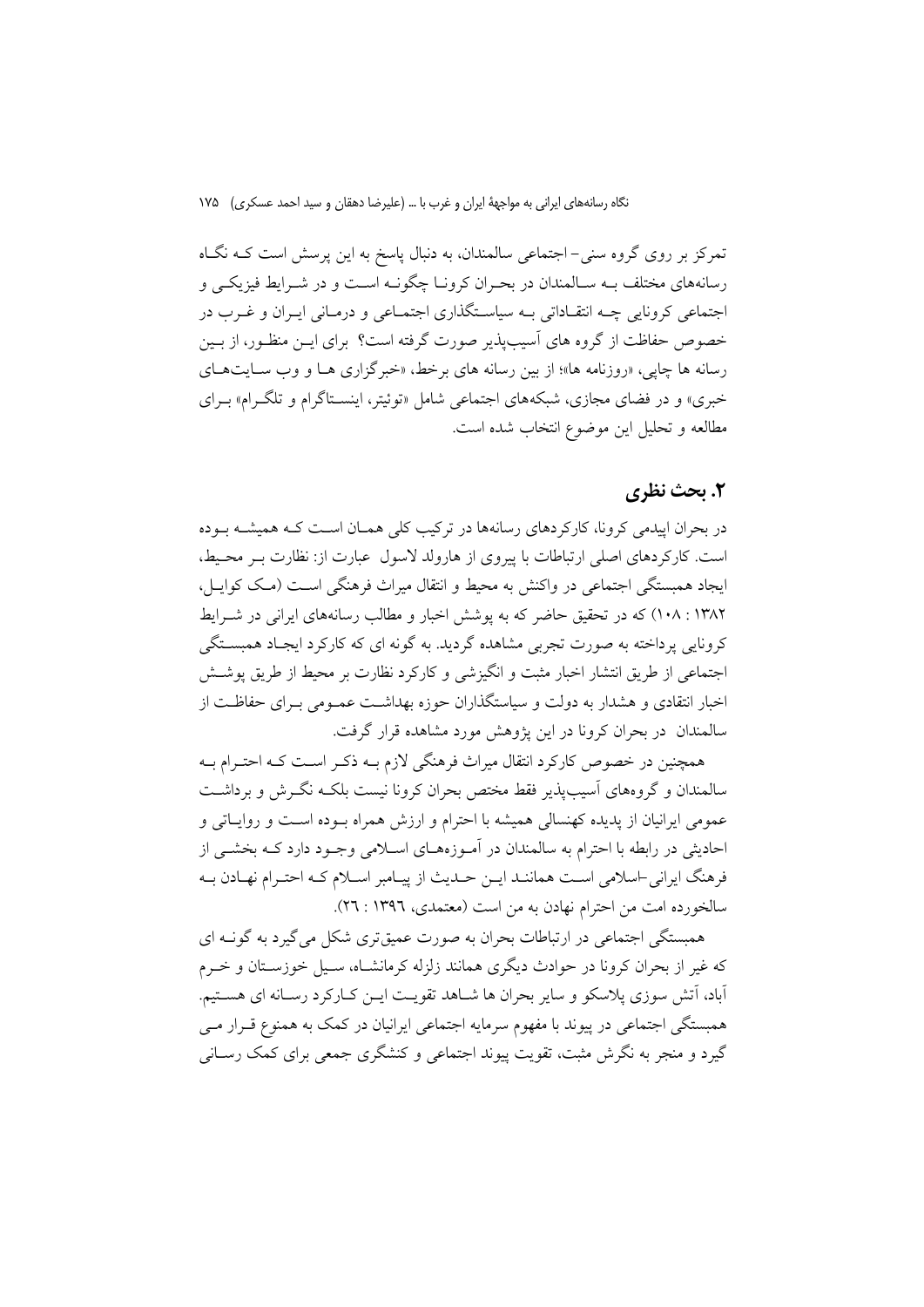می گردد. این موضوع در بحران کرونا در قالب تولید و انتشار پیام های گسترده انگیزشــی و امیدبخش در رسانه های مختلف و توسط کاربران شبکه های اجتماعی صـورت گرفـت. در همین راستا از روزنامه ها انتظار می رود با پوشش رسانه ای مثبت و انگیزشــی بــه تجــارب موفق گروه های حساس در شکست بیماری کرونا بیردازند و این نگاه انگیزشی در رابطه بــا تجربیات موفق شکست کرونا در بسین جمعیـت سـالمندان و گـروه هـای حسـاس در بـین کاربران شبکه های اجتماعی نیز قابل پیش بینی است.

اما در شرایط کرونایی، برخی از کارکردهای رسانه ها همانند رویکرد نظارتی یـا سـرگرم سازی از سایر کارکردها برجسته تر می شود. به نظر می رسد، رسـانه هـا در اییـدمی کرونـا امکان نظارت بر محیط سیاسی و اجتماعی بیشتری بدست می آورند اما تفاوتهـایی کـه در شرایط جدید ایجاد شده این است که اگر در وضعیت عادی، نظـارت بـر محـیط فیزیکـی و اجتماعی به ویژه از جهت امنیت روانی و بهداشتی جامعه شدت زیادی نداشت، اکنـون ایـن نظارت رسانه ای برجسته تر و شدیدتر شده است چرا که احساس ناامنی بهداشتی، روانبی و اجتماعی بیشتری در جامعه شکل گرفته است و رسانه هـا در ایــن وضـعیت مسـئولیت حرفه ای دارند که به مخاطبان خود اعم از جامعه و دولت پـادآوری کننـد بـا رعایـت چـه نکات بهداشتی و سیاست اجتمـاعی مـی تـوان بـه محافظـت از خـود و محـیط اجتمـاعی پرداخت. در این شرایط برجسته سـازی موضـوعات مـی توانــد کارکردهــای رســانه هــا را تقويت كند و تحكيم بخشد.

برجسته سازی یکی از شیوه هایی است که رسانه ها از طریق آن می توانند بر عامه تـاثیر بگذارند. طبق نظریه برجستهسازی از مک کام و شاو، توجه رسانه ها بـه موضـوعی موجـب می شود اهمیت آن از نظر عمـوم افـزایش یابـد (سـورین و تانکـارد، ۱۳۸۱ : ۳۲۲ و ۳۲۷). موضوع نظری که در شیوع کرونا نیز شاهد بودیم و رسانه هـای ایرانـی بـه برجسـته سـازی موضوع کرونا نسبت به سایر موضوعاتی مانند گرانی، تورم، مشکلات معیشتی، تحریم هـای جدید آمریکا و سایر موضوعات مختلـف روز جامعــه پرداختنــد؛ بــه گونــه ای کــه پوشــش گسترده اخبار کرونا توسط رسانه های مختلف بــه عنــوان موضــوع کلیــدی عمــوم مــردم در صدر اخبار رسانه های مجازی و تصویری و مکتوب قرار گرفت و سـایر موضـوعات روز جامعه را به حاشیه برد.

فراگرد برجسته سازی در ایبدمی کرونا تحت تاثیر سه اولویت همگان، سیاست و رسانه ها عمل کرد و در نهایت این رویدادهای کرونایی در رسانه ها به صورت «مســائل» در آمــده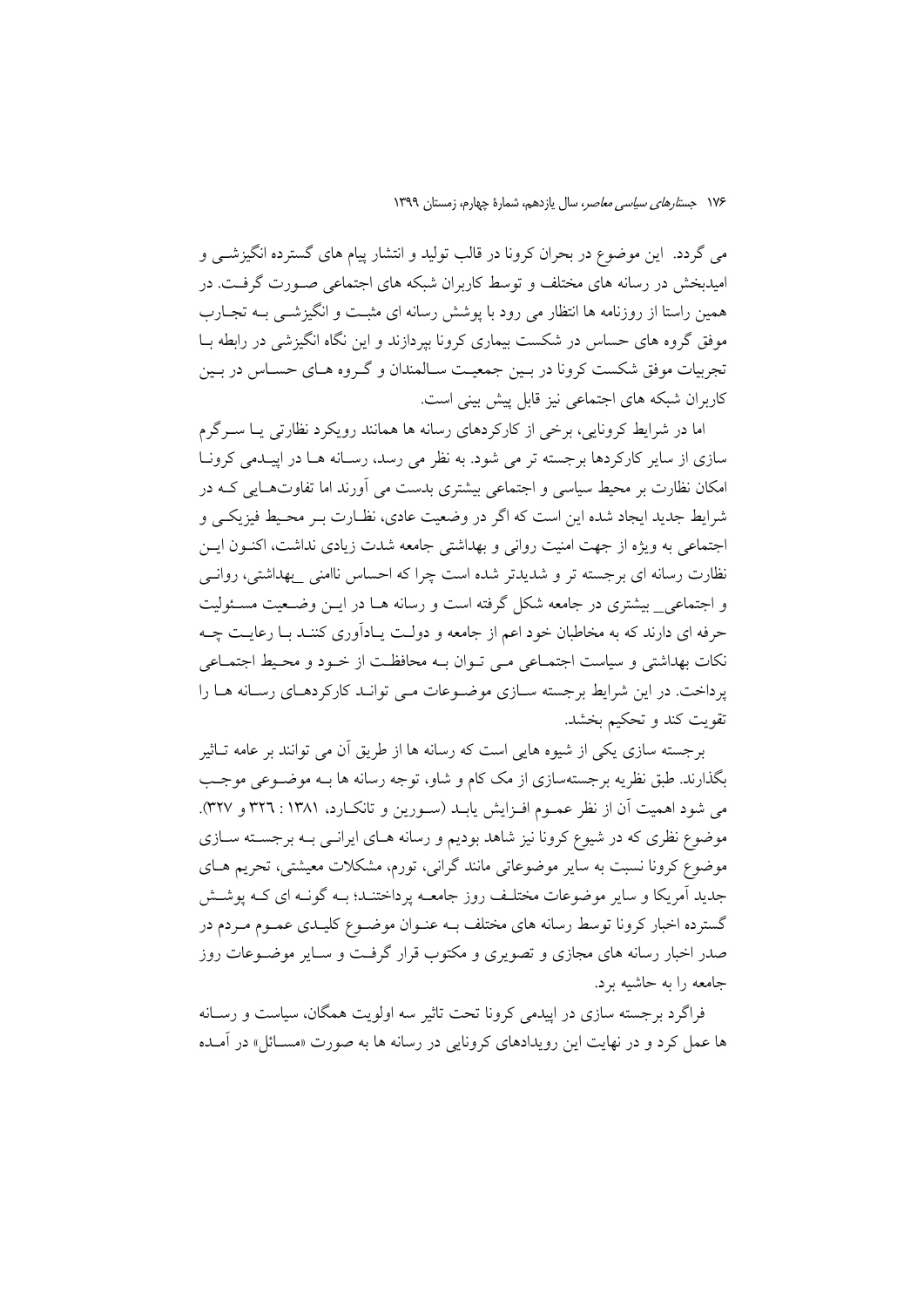و بر اولویت رسانه ها اثر گذاشت و فرضیه برجسته سازی در خصوص اخبـار کرونــا تاییــد شد چرا که طبق این نظریه، هر چه رسانه ها اهمیت بیشـتری بــه یـک موضــوع یــا رویــداد بدهند (اولویت رسانه)، مردم هم اهمیت بیشتری برای آن قائل می شوند (اولویـت همگـان) (ويندال و ديگران، ١٣٩٧: ٣٠٧ و ٣٠٨). اين بحث نظـري در عمـل، در خصـوص پوشـش اخبار کرونا و پیگیری لحظه ای مردم از آخرین رویدادهای کرونایی مشاهده شده است ک در بخش یافته های تحقیق به آن پرداخته می شود.

## ۳. روش شناسی

از أنجـا كــه در عصـر اطلاعــات، مجموعــه دادههــاي بــي شــماري وجــود دارد (بــروكمن، ۱۳۸۹/۱۳۸۹)، استفاده پژوهشگران از دادههای بزرگ، بـه شـناخت دقیـقتـر و فراگیرتـری از جامعه آماری پژوهش در فضای ارتباطات دیجیتال می انجامد.

این تحقیق برای دست پـافتن بــه نگــاه رسـانههــای مختلـف کشــور (ایــران) بــه گــروه آسیب پذیر سالمندان در بحران کرونا از «دادههای بزرگ» (Big Data) و تکنیک «دادهکاوی» (Data Mining) کمک گرفته است. داده های بزرگ و روش هـای دیجیتـالی جمـع آوری و تجزیه و تحلیل داده ها بیش از یک دهه است کـه وارد ادبیـات آکادمیـک شـده ( Van den 52 & 348 Bulck and Etc: 2019: 348 و چند سالي است كه در ايبران نيبز مبورد توجيه جامعيه علمی قرار گرفته است.

پژوهش برای مطالعه موضوع کرونا و سالمندان در بازه زمانی چهـار ماهـهٔ ۱۵ اسـفندماه ۱۳۹۸ تا ۱۵ تیرماه ۱۳۹۹، از میان رسانه ها چایی، «روزنامه ها»؛ از میان رسـانه هـای بـرخط، «خبرگزاری ها و وب سایتهای خبری» و در فضای مجازی، شـبکههـای اجتمـاعی شـامل «توئيتر، اينستاگرام و تلگرام» را براي مطالعه اين موضوع انتخاب كرده است.

در باره داده های شبکه های اجتماعی و پراستفاده، در این پژوهش بهجای روش تحلیــل محتواي كمي مرسوم، روش «دادهكاوي» در نظـر گرفتـه شـده اسـت تـا از «جامعــهٔ نمونــه» بزرگتری برای تحقیق استفاده شود و نتایج مطمئنتری حاصل شود. به این ترتیب، تحقیـق با ردگیری و جستجوی پیشرفته از طریق نرم افزار داده کاوی بـا فراوانـبی بـالایـی از مطالـب روبرو گردید، به گونه ای که در موضوع پژوهش، ٦٩٫٥٦٣ مطلب مشاهده گردید که شــامل ۹٫٤٥٥ پست تلگـرام، ۱۵٫۳۷۰ توئيــت در تــوئيتر، ۲۱٫۰۰۰ پســت در صــفحات اينســتاگرام، ۹۱٦, ۱۲ خبر در خبرگزاریها و سایتهای خبری و ۵٬۷٤۲ مطلب روزنامه است.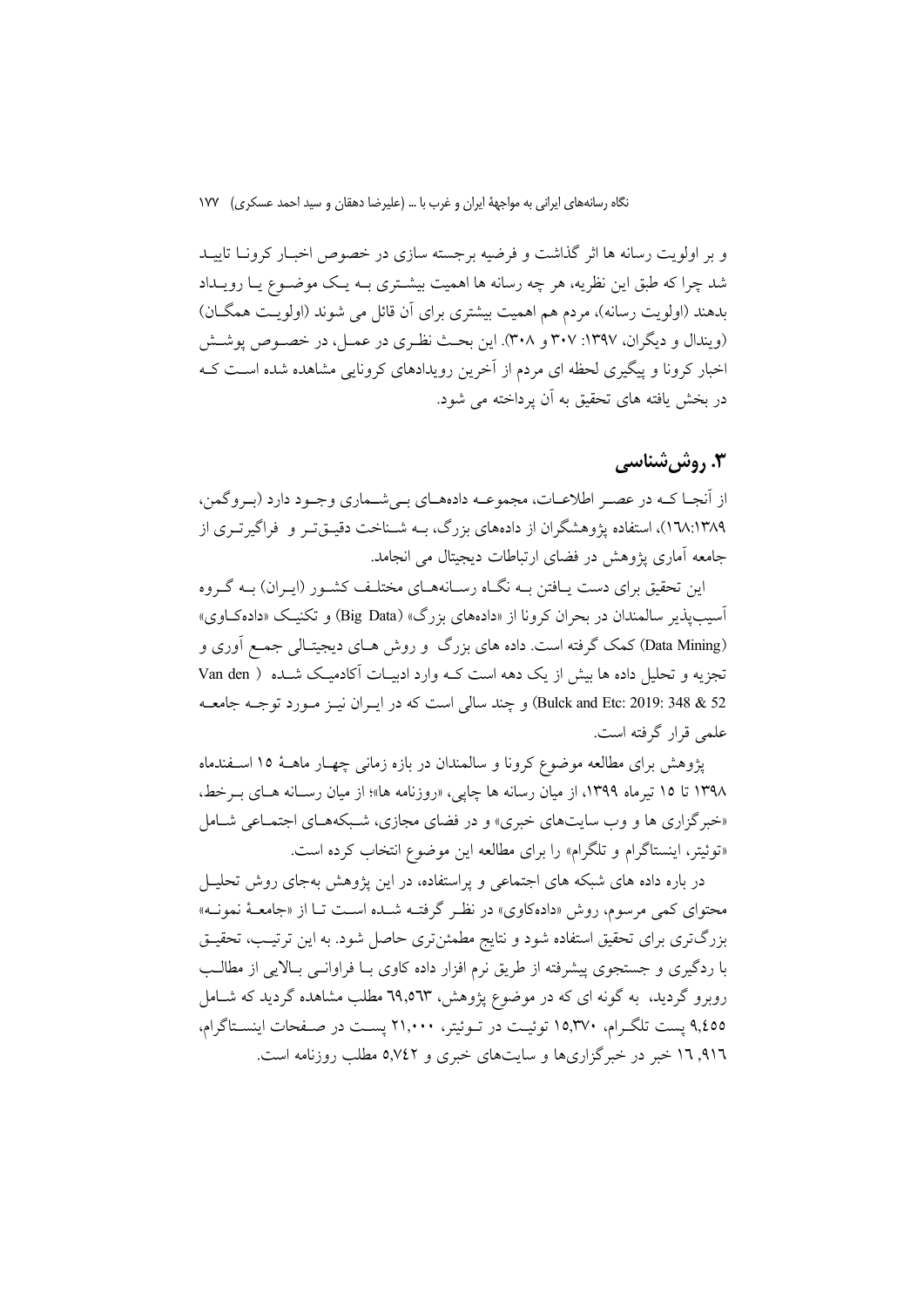روش انجام تحقيق، بدين گونه است كـه عــلاوه بـر كليــدواژه «كرونــا و ســالمندان»، بــه جستجوی پیشرفته تمام کلمات کرونا و یکی ازکلیدواژگان مشابه سالمندان همانند؛ سـالمند، مسن و غیره پرداخته شد. تحقیق، در گام دوم و پس از دست یافتن به دادههای خـام حــوزه کرونا و سالمندان، ۱۰۰ مطلب برتر این حوزه در بازه زمانی تحقیـق کـه از بیشـترین کیـی و توجه کاربران و رسانهها برخوردار بود را در رسانه های مختلف فلیتر و بـرای تحلیــل مــورد انتخاب قرار داد. تحقیق در گام سوم با مراجعه به اصل ۱۰۰ مطلب منتخـب در هـر یـک از روزنامههای چایی، اخبار خبرگزاریها و وبسایت های خبری، پیـامرسـان تلگـرام، شـبکه اجتماعی اینستاگرام، شبکه اجتماعی توئیتر و کامنت کـاربران در شـبکههـای اجتمـاعی، بـه تحليل كيفي و محتوايي مطالب يرداخت.

٤. يافتەھا

۱.۴ شبکههای اجتماعی

الف) توئيتر

در شکل زیر، نمودار فراوانی مطالب منتشر شده در خصوص موضوع گـزارش و مبتنـّـی بر کلیدواژههای تعریفشده در بازهی زمانی تحقیـق نمـایش داده شـده اسـت. ایــن نمــودار نشان می دهد که بیشترین حساسیت نسبت به سالمندان در ایپدمی کرونـا، در روزهـای اول انتشار رسمی اخبار شیوع این بیماری در ایران یعنی در اسفندماه ۱۳۹۸ بوده است و هــر روز حساسیت کاربران توئیتر نسبت به این موضوع سیر نزولی به خود گرفته و کمتر مورد توجـه قرار گرفته است.



شکل ۱: نمودار فراوانی و روندنمای مطالب توئیتر در رابطه با کرونا و سالمندان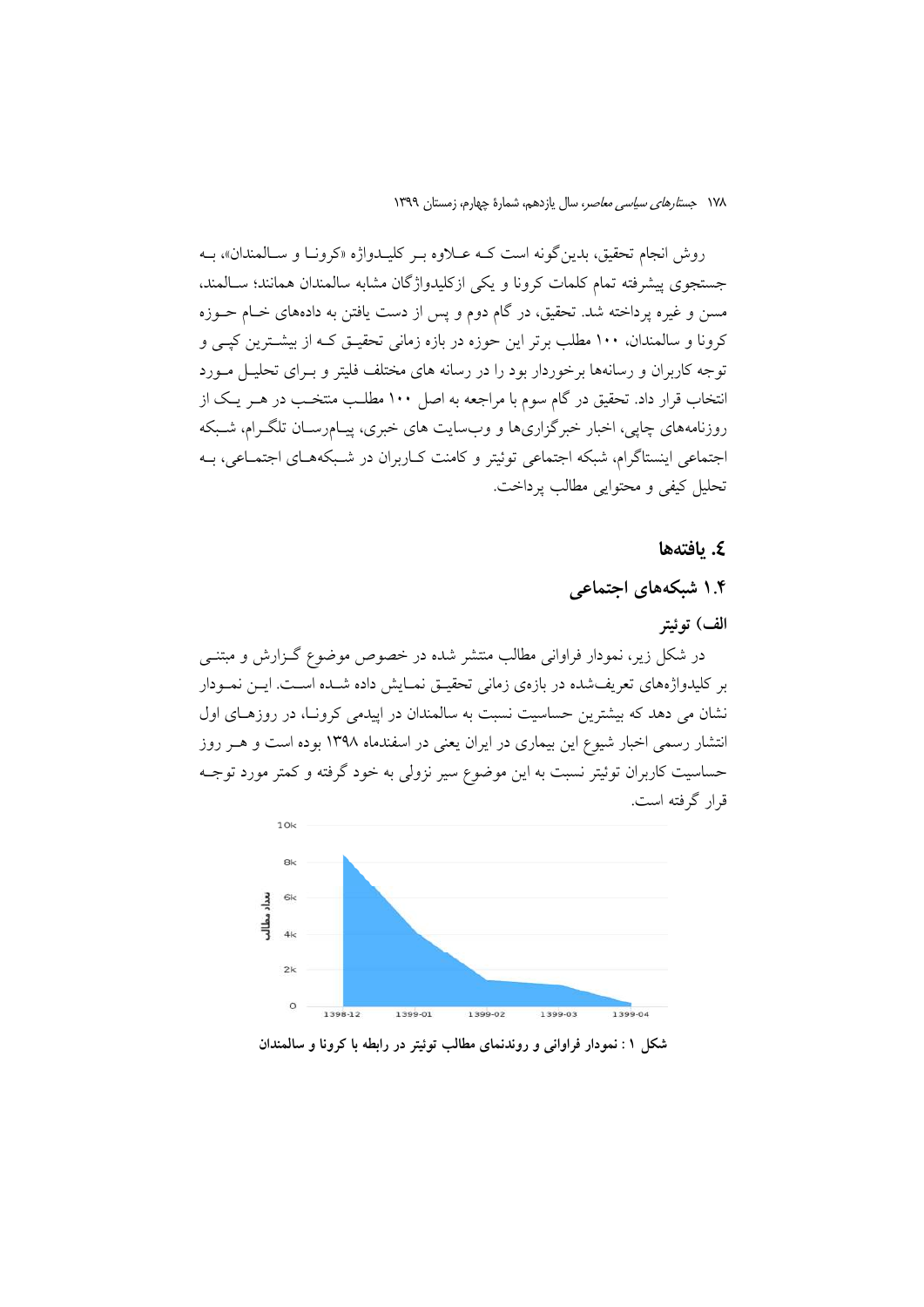در شکل زیر نیز نمودار تعداد لایک های مطالب منتشر شده در بازههای مختلـف نشــان داده شده است. بیشترین لایک در هفتــه اول عیــد نــوروز ۱۳۹۹ بــه خصــوص روز چهــارم فروردین ماه سال جاری صورت گرفته است. تعــداد لایــک بــا تعــداد کیــی مطالــب رابطــه معناداری دارد و بیشترین لایک و کیی در این بازه زمانی مربوط بـه هشــدارهای کــاربران در خصوص دید و بازدید از پدران، مادران و سالمندان در عید نوروز است. وضـعیت بازنشــر مطالب منتشر شده در بازه زمانی مختلف نیز رابطه معناداری با زمـان تعــداد لایــک و تعــداد کیے مطالب توئیتری در رابطه با کرونا و سالمندان دارد.



شکل ۲: نمودار تعداد لایک مطالب منتشرشده در توئیتر در رابطه با کرونا و سالمندان

\_ تحلیل مطالب توئیتر: نگاه انتقادی به داخل و خارج

فضای انتقادی در توئیتر شامل دو نگاه انتقادی به داخـل و خــارج اســت؛ ایــن انتقــادات نسبت به اظهارنظر برخی از مدیران کشور و همچنین نسبت به برخورد غـرب بــا ســالمندان شکل گرفته است. اظهارات دکتر سهراب یور، معاون وزیر بهداشت در رابطه با «کم اهمیت جلوه دادن» جان سالمندان مبتلاً به كرونا، مورد واكـنش منفـَّى كـاربران تــوئيتر قــرار گرفتــه اميدس

رویکرد خبری صداوسیما و نوع پوششدهی اخبار کرونا نیـز مـورد انتقـادی گروهـی از کاربران توئيتر قرار گرفته است. ايــن کــاربران عبــارت «نگــران نباشــيد» کــه در ميــان اخبــار صداوسيما ديده مي شود و موجب اضطراب سالمندان مي شود را مورد نقـد قـرار داده انـد؛ برای نمونه یکی از کاربران توئیت کرده است: صدا سیما چرا هی میگه کرونیا افیراد سیالمند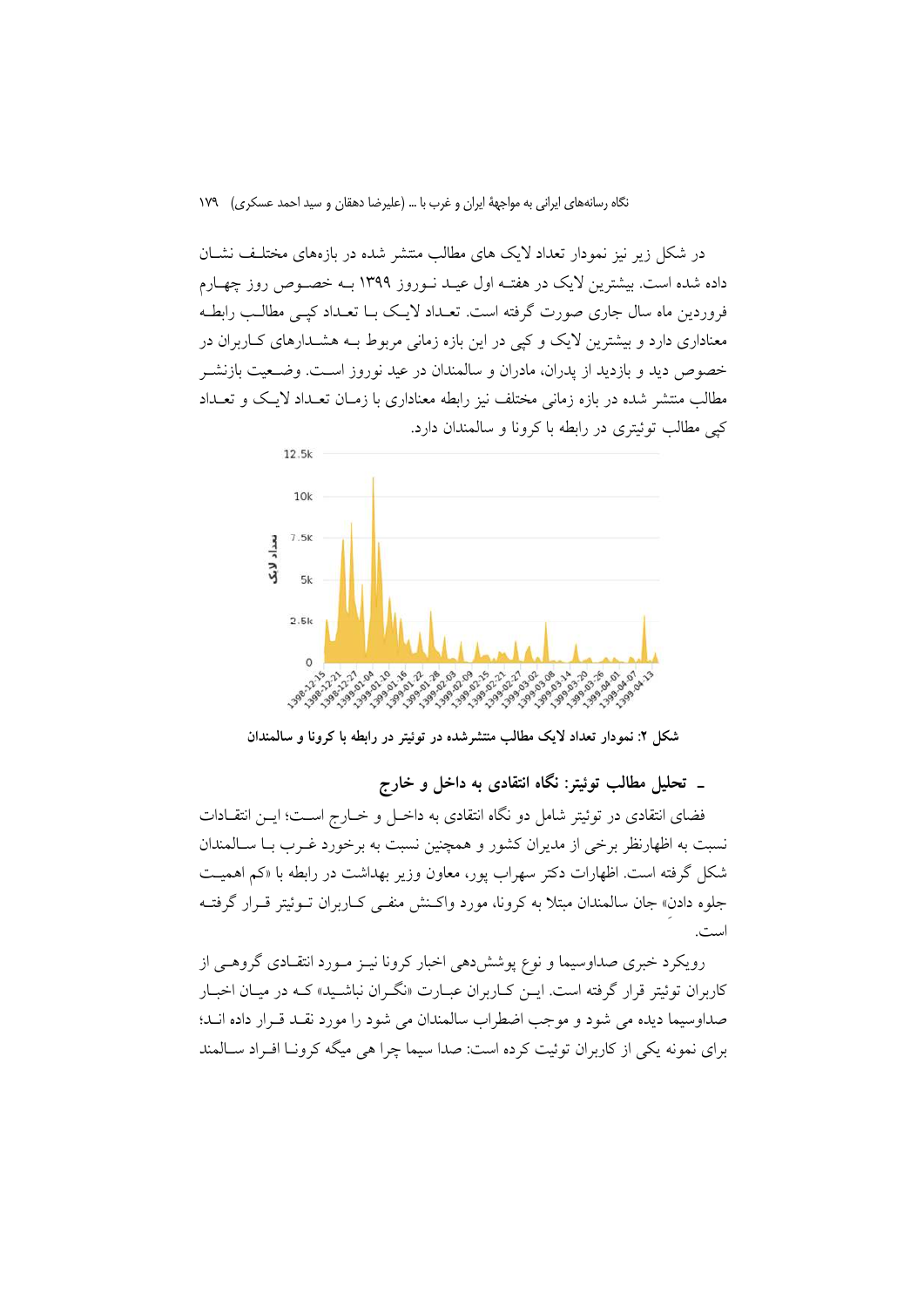رو میکشــه «نگــران نباشــید!» افــراد ســالمند پــدر مادرهــای مــا هســتن، «نگــران نباشــیم؟!»  $(saiixxn@)$ 

از سوی دیگر بیشترین انتقادات کاربران توئیتر متوجه رفتار کشورهای غربی در برخــورد با سالمندان در بحران کرونا شده است که اغلب با هشتگ #سراب غیرب بـه ایـن انتقـادات یرداخته شده است. در این میان، برخی از کاربران به مقایسه برخورد متفاوت ایرانسی هـا و غربی ها در رابطه با سالمندان برداخته اند و با هشتک #یران قــوی، نظــام اخلاقــی ایــران را انسانی تر و قویتر از غرب دانستهاند. برای نمونه یکی از کاربران اظهار داشته: «با موافقت حسن روحانی اتباع خارجی مبتلا به کرونا رایگان درمان می شوند. در اروپا هـم سـالمندان مبتلا به کرونا به حال خود رها می شوند» (@RobinShour).

وضعیت بغرنج «خانه سالمندان» در بیشتر کشورهای غربے در بحـران کرونــا نیــز مــورد واکنش منفی کاربران ایرانی قرار گرفته است، برای نمونه یکی از کاربران توئیت کرده است: «٨٨ نفر از قربانیان کرونا در فرانسه از خانه سالمندان بوده اند. ایــن تـک جملــه بزرگتــرین سند نابودي انسانيت تو غربه. ييرمردها...» (@RobinShour1).

تحلیل کامنت های کاربران نیز نشانگر کارکرد نظـارت بـر محـیط رسـانه ای اسـت کـه نمونه ای از این کامنت ها سیاسی و انتقادی بدین گونه است:

اینکه جلوی مسن تر ها میگن کرونا بچه ها و جوون هــا رو نمیکشــه، ســالمند آزاریــه. (r·Saboo). همچنین توئیتهایی در رابطه با سالمندان در کمپ های مخالفان نظام به چشم می خورد: ویروس کرونا به جان سالمندان تیرانا افتاده و منافقین تلاش داشته ایس موضوع را از دید سازمان بهداشت جهانی پنهان کنند (ferghehkhaen)

#### ب) اینستاگرام

در شکل زیر، نمودار فراوانی مطالب منتشـر شـده در خصـوص کرونـا و سـالمندان در اینستاگرام نمایش داده شده است. طبق این دادههای آماری، بیشترین زمانی که در بازه مـورد نظر تحقیق به موضوع کرونا و سالمندان در اینستاگرام پرداخته شــده اســت، ۲۲ اســفندماه و قبل از تعطیلات عید نوروز بوده است؛ در ایــن تــاریخ، ۸۰۱ مطلــب در خصــوص کرونــا و سالمندان تولید شده است. توجه به موضوع کرونا و سالمندان در هفته اول سـال جدیــد نیــز تا حدودی وجود داشته است و با آغاز مسافرت های نوروزی از چهـارم تــا هفـتم فــرودین مجدداً مورد توجه كاربران اينستاگرام قرار گرفته است. توجه به ايــن موضــوع، بعــد از پايــان هفته اول عید نوروز به مرور کمتر شده و از اهمیت خود کاسته است.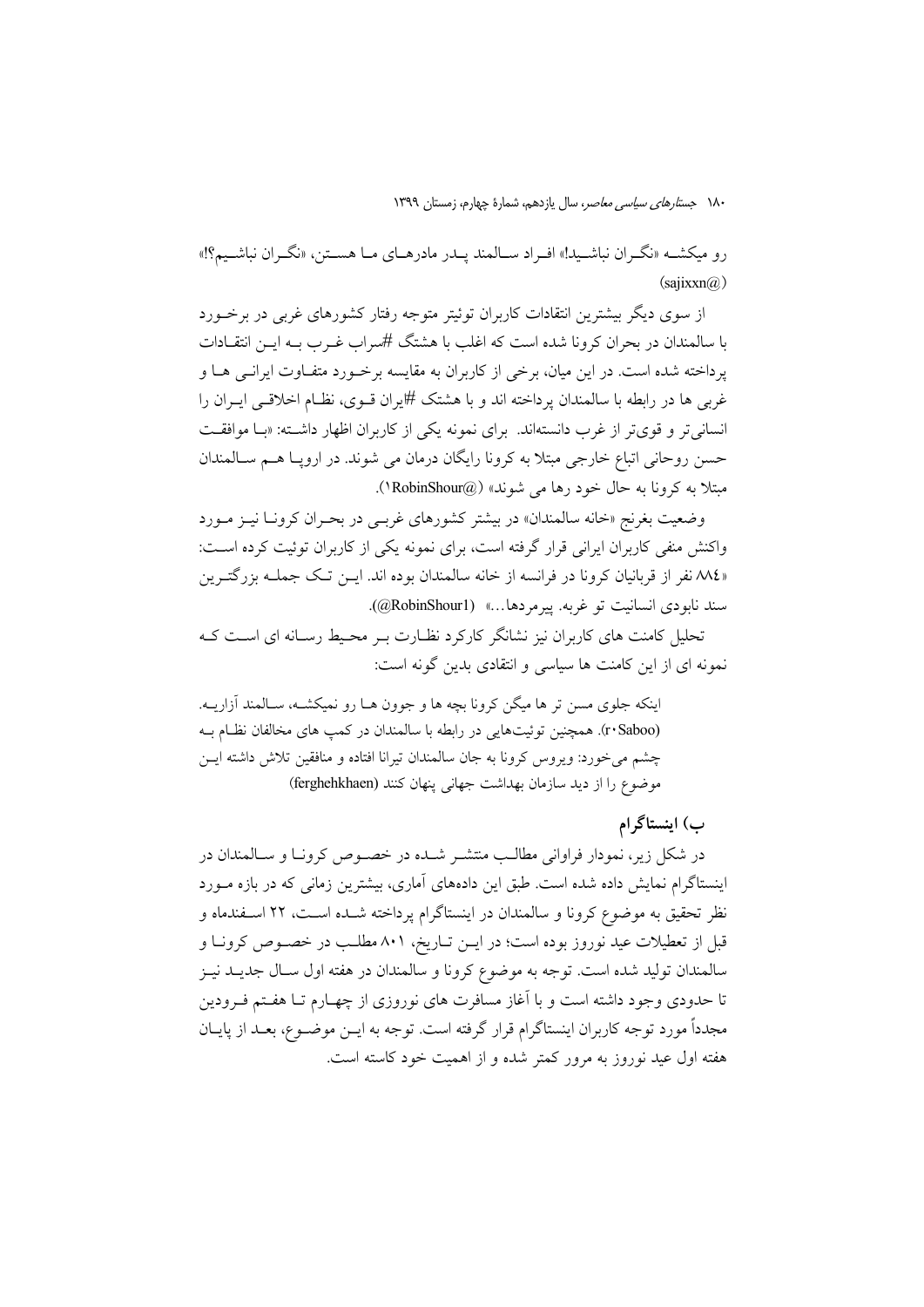نگاه رسانههای ایرانی به مواجههٔ ایران و غرب با … (علیرضا دهقان و سید احمد عسکری) ۱۸۱



شکل ۳: نمودار فراوانی و روندنمای مطالب منتشر شده در اینستاگرام در رابطه با کرونا و سالمندان

# ـ تحلیل مطالب اینستاگرام: نقــد رفتارهــای غیربشردوســتانه کشــورهای غربــی در یحران کرونا

مطالبي با تگ «افراد مسن»، نزديک به ۲۵۰۰ بار در اين شبکه اجتماعي ايجاد شده اسـت. در این میان، بسیاری از کاربران ایسنتاگرام نسبت به برخورد کشورهای غربـی و ارویــایی در رهاکردن سالمندان در بحران کرونا و مشکلاتی که در «خانه سالمندان» کشورهای غربـی بـه وجود آمد، واكنش تند و انتقادى داشته اند و اين رويك د را غيراخلاقـبي و غيربشردوســتانه دانسته اند. برای نمونه: نیویورکپست: در طی بحران کرونا در ایتالیـا، افـراد مســن بــه حــال خود رها می شوند تا بمیرند ( پیج اخبار سلامت و پزشکی / @darmannews)

### ج) پیامرسان تلگرام

در شکل زیر نمودار فراوانی مطالب منتشر شده در خصوص موضوع گزارش مبتنـی بـر کلیدواژههای تعریفشده در بازهی زمانی ٤ ماهــه نمــایش داده شــده اســت. نمــودار نشــان می دهد که در ابتدای انتشار اخبـار ایبـدمی کرونـا در اسـفندماه ۱۳۹۸، بیشـترین مطالـب در رابطه با کرونا و سالمندان در پیام رسان تلگرام ایجـاد شــده اســت و ایــن موضــوع بــا ســیر نزولی، اهمیت خود را با مرور زمان در بین کاربران این پیام رسـان اجتمـاعی از دسـت داده است؛ به گونه ای که از ٤٢١٦ مطلب در نیمه اسفند ٩٨ بـه ٢٣٩ مطلـب در نیمـه تیـر ١٣٩٩ تنزل کر ده است.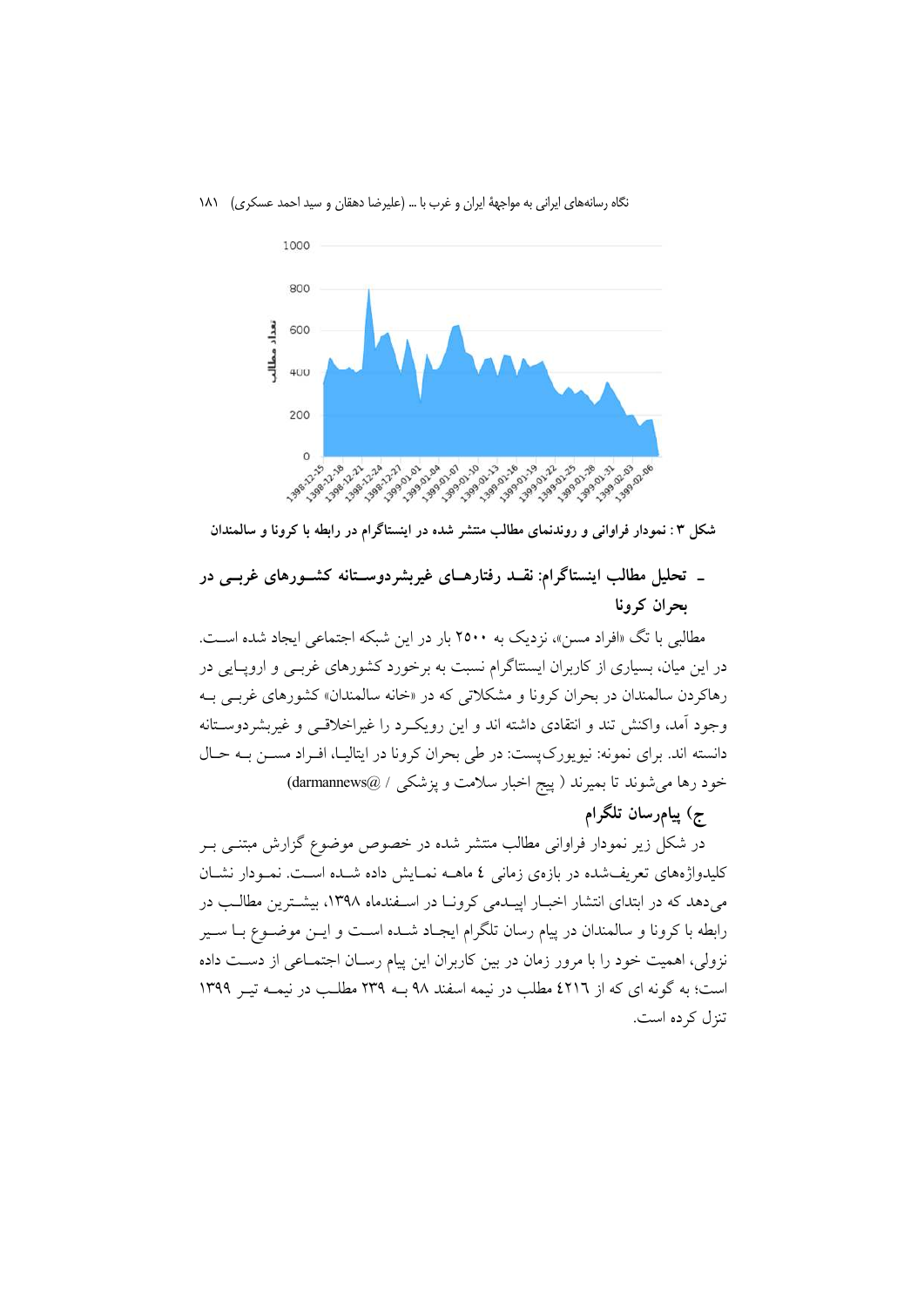۱۸۲ ج*ستارهای سیاسی معاصر*، سال یازدهم، شمارهٔ چهارم، زمستان ۱۳۹۹



شکل ۴ : نمودار فراوانی مطالب منتشر شده در رابطه با کرونا و سالمندان در پیام رسان تلگرام

### ـ تحليل مطالب تلگرام: انتقاد به رفتار غرب در رابطه با سالمندان

کلیدواژههای که بیشترین تکرار را در مطالب مرتبط با این کرونا و گروه سـنی اجتمــاعی سالمندان در تلگرام داشته اند به ترتیب عبارت «ویروس کرون)» و «اف راد مســـن» اسـت کــه بيشتر مورد توجه كاربران تلگرام قرار گرفته است. همچنـين طبــق تصــوير مربــوط بــه واژه نمای تلگرام، عبارت مشابه افراد مسن مثل «افراد سالمند» نیــز مــورد توجــه کــاربران در ایــن پیام رسان اجتماعی قرار گرفته است.

واژه نما

شيوع بيماري اطلع رسالي شيوع ويروس بیداشت و درمان مرگ و میر دارید است کرونا دانشگاه علوم شیوع ویروس کرونا دانشگاه علوم پزشکافراد مسن<br>میرون استفاده با استفاده با داده مسنی میگویند و میرونامهای بز<br>معرض خطر محلقه با استفاده ب**یماری کرونامه** ويروس كرونا افراد سالمند سرزه الموا برمن حمر<br><sub>مقابله با کرونا و**زارت ب**ہداشت محکومیوں شدوع کرونا <sup>ستاد ملی</sup><br>مقابله با کرمنا بلند کرونا میں تقصیداشی موقوموں منتخبات</sub>

شکل ۵: نمودار واژه نمای تلگرام در رابطه با کرونا و سالمندان

برخی از مطالب انتقادی تلگرام شامل مطالب انتقادی کانال های خبـری فــارس، تســنیم، باشگاه خبرنگاران جوان، جماران و … در خصوص وضعیت سالمندان در اروپـا و غــرب در بحران كرونا است؛ همانند اين مطلب كانال تلگرامي جماران كه خبـرى بــه نقــل از ســازمان جهانی بهداشت منتشر کرده است: تقریبا نیمی از تلفات کرونا در اروپا مربوط به خانــه هــای سالمندان است (jahan 24@).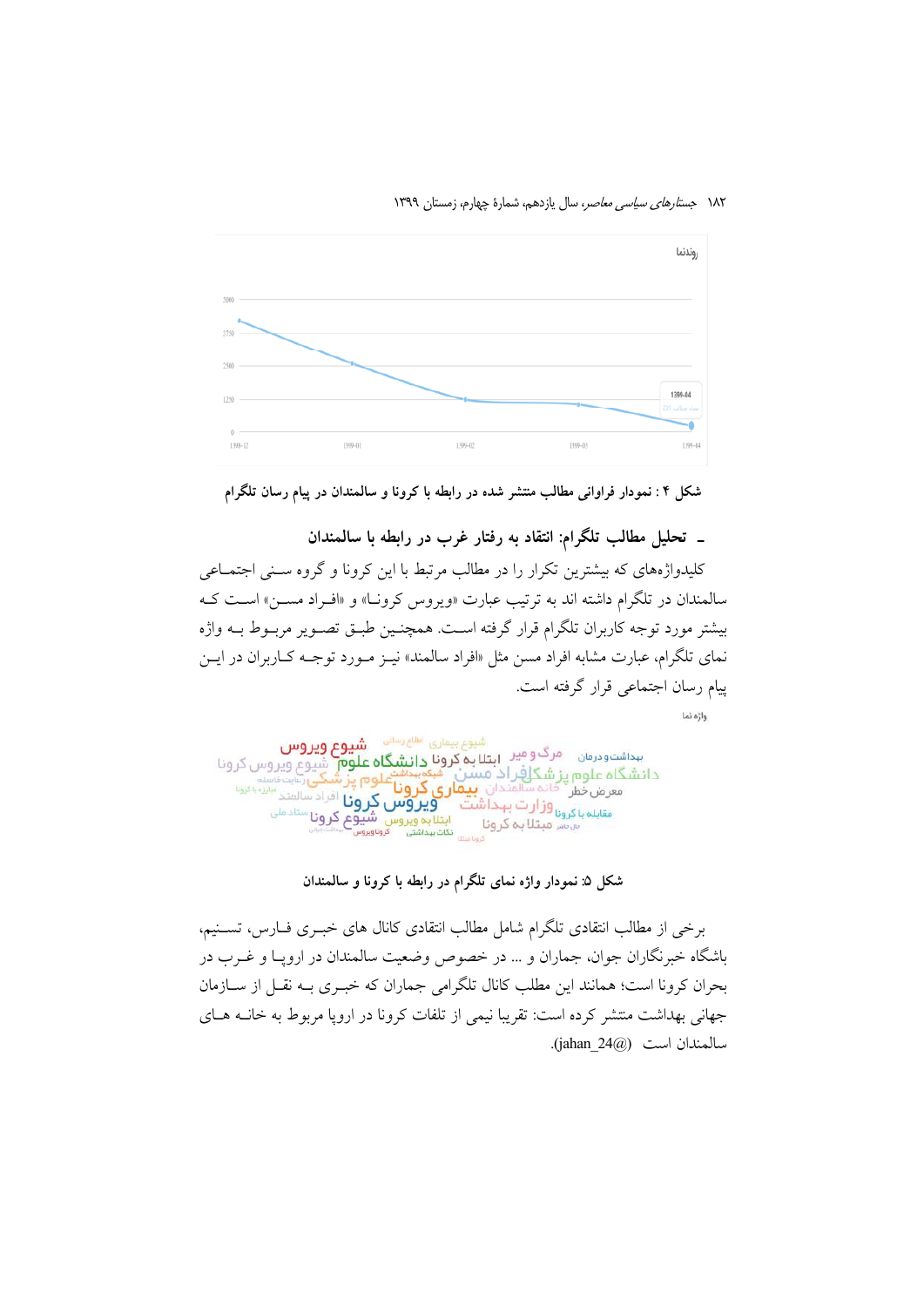همچنین کارکرد اطلاع رسانی و آموزشی در ًمطالب تلگرام نشــان دهنــده ایــن موضــوع است که بیشترین نگرانی کاربران این شبکه اجتماعی در رابطـه بــا در معــرض خطــر بــودن افراد مسن در برابر ویروس کرونا است و هشدار و آموزش لازم برای مراقبت از سـالمندان در برابر ویروس کرونا در این میان کاربران این پیامرسان جلب توجه می کند. این مطالب کـه اغلب با نگاه اطلاعرسانی نیز همیوشانی پیدا میکند سعی دارد علاوه بر خبر، اطـلاع رسـانی و هشدار، مطالب آموزشی مفید را نیز برای مراقبت از سالمندان در برابر ویروس کرونا ارائــه دهد. برای نمونه: چگونه از سالمندان در برابر کرونا حفاظت کنیم؟ (@٩۴isna)

#### ۲.۴ روزنامهها

موضوع کرونا و سالمندان در ۱٦۱ روزنامه و نشریه، بیش از ٤ هزار بار منتشــر شــده اســت. روزنامه «جوان» و «اَرمان ملي» بیشترین پوشش را برای موضوع کرونا و سالمندان بــه خــود اختصاص داده اند. این دو روزنامه با اینکه از نظر سیاسی در دو طیف متضـاد و مقابـل هــم قرار دارند به گونه ای که روزنامه جوان رویکردی اصولگرایانه و روزنامه آرمان، رویکردی اصلاح طلبانه را دنبال میکند اما در خصوص مسئله کرونا و سالمندان، بیشترین توجه را بـه این موضوع داشته اند. تحلیل مطالب این دو روزنامه نشان می دهد که روزنامه جــوان بیشــتر «نگاهی سیاسی» به این موضوع دارد و نظام اجتماعی غرب در برخورد با سالمندان را مــورد نقد قرار داده اما روزنامه آرمان بیشتر «نگــاهی اجتمــاعی» بــه موضــوع ســالمندان در بحــران که و نا داشته است.

۔ تحلیل مطالب روزنامه ها: نگاه انتقادی و ً مراقبتی

کلیدواژههای که بیشترین فراوانبی را در صفحات مختلـف روزنامـه هـا داشـته اسـت، «ویروس کرونا» است. در ادامه مسائل مربوط به بیماری و شـیوع ایـن ویـروس و برچسـب هايي (تگ) همانند افراد مسن، افراد سـالمند، آسـيب ديـده، معـرض خطـر، خـانواده هــا و کشورهای اروپایی نیز در بین مطالب روزنامه ها مشاهده می شود.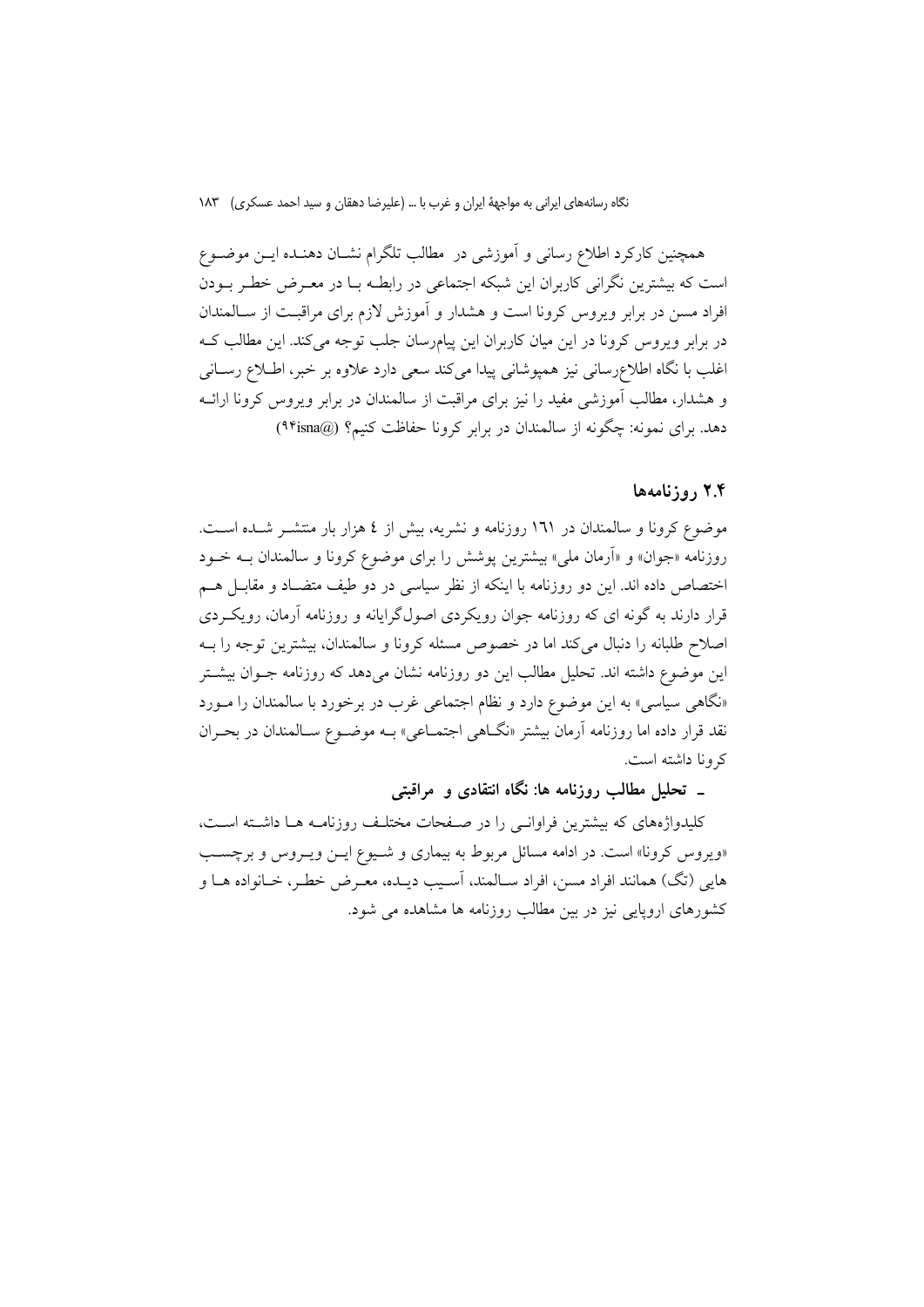۱۸۴ جستارهای سی*اسی معاصر*، سال یازدهم، شمارهٔ چهارم، زمستان ۱۳۹۹



شکل ۶: نمودار واژه نمای کرونا و سالمندان در روزنامه ها

برخی از روزنامه ها به مسائل روانی و مشکلات مربوط به انبزوای اجتمـاعی سـالمندان در دوره کرونا پرداخته اند. این گونه مطالب، این رویکرد را دنبال مـی کنـد کـه سـالمندان اگرچه نیاز به مراقبتهای بیشتری در رابطه با ویروس کرونا دارنـد امـا در آن سـو نبایــد در انزوای اجتماعی قرار گیرند و مشکلات روانی همانند استرس و اضطراب آنها تشدید شـود. این روزنامه ها به انتشار مطالبی به هدف صیانت از سالمندان و سایر اقشــار أســیب پـــذیر در بحران کرونا پرداخته اند. همچنین روزنامه ها با نگاهی انتقادی به نقد رفتار کشورهای غربـی در رابطه با سالمندان به عنوان یک گروه آسیب پذیر پرداخته اند برای نمونه روزنامــه جــوان طی گزارشی تیتر زد: سالمندان انگلیسی اولویـت پزشـکان نیسـتند/ پـرده بـرداری از مـرگ سالمندان ايتاليايي (روزنامه جوان)

# ۳.۴ خبرگزاریها و پایگاههای خبری

فراوانی و روند انتشار اخبار مربوط به کرونا و سالمندان در بازهی زمانی ٤ ماهه این گـزارش علمی نشانگر این موضوع است که بیشترین اخبار و مطالب خبری در اردیبهشت مـاه ۱۳۹۹ منتشر شده است. طبق اطلاعات آماری نمودار زیر، مطالب خبرگزاری هــا و ســایت هــای خبری در حوزه کرونا و سالمندان به ترتیب از؛ ۱۱۶۹ مطلب در فروردین ۹۹، ۸۰۷٤ مطلب در اردیبهشت ۹۹، ۵۹۷۷ مطلب در خرداد ۹۹ و ۱٤۹ مطلب تا نیمه تیرمـاه ۹۹ کــاهش یافتـه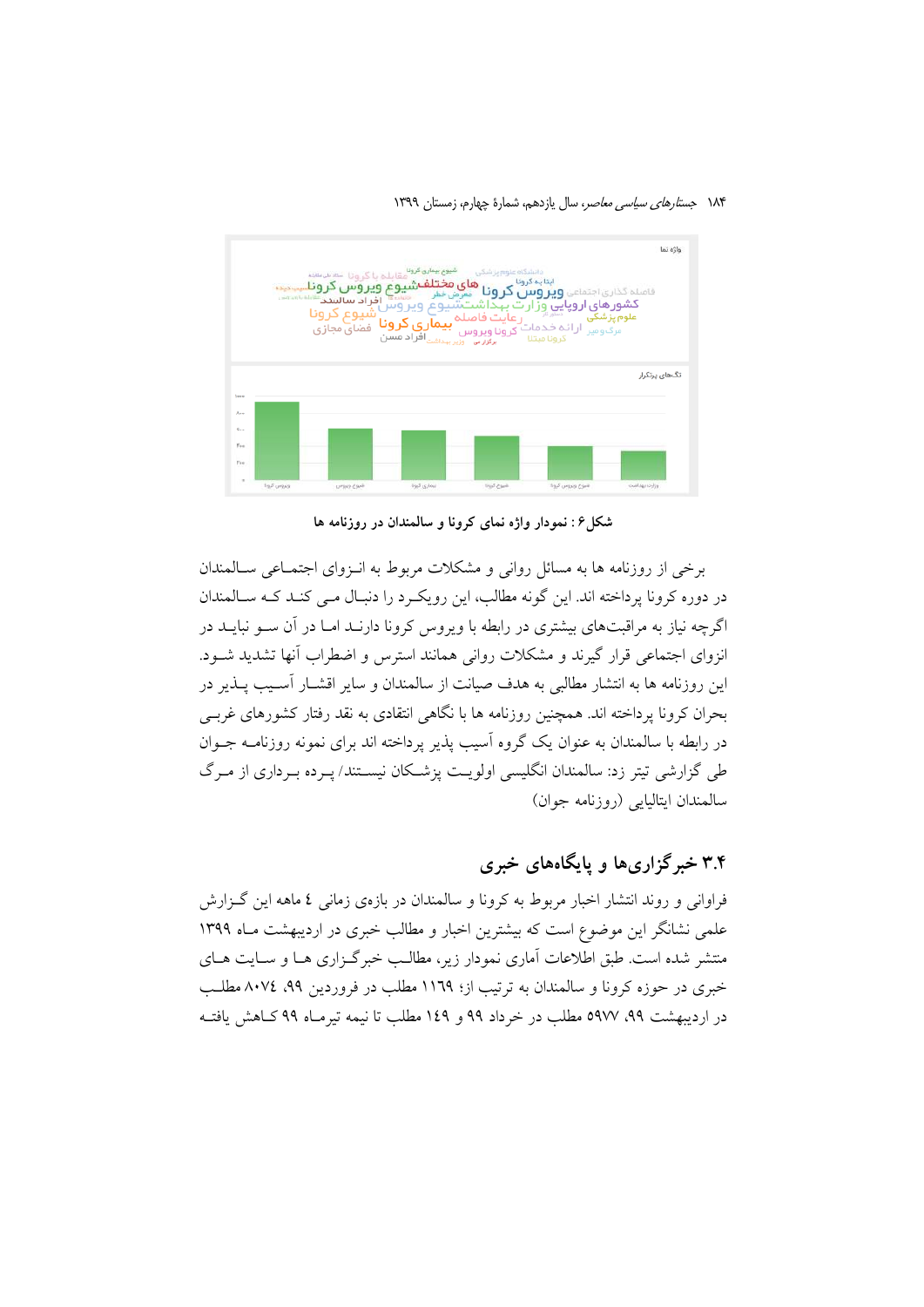

است و این موضوع روز به روز از اهمیت خود در بین اخبار خبر گزاری هـا و سـایت هـای خبري مي كاهد.

شکل ۷: نمودار روندنمای کرونا و سالمندان در اخبار خبرگزاری ها و سایت های خبری

در بین منابع خبری ۱۰۰ خبر منتخب که بیشترین کیی را فضای خبری کشور داشته انــد، خبرگزاری ایسنا و با اختلاف در گام دوم، خبرگزاری ایرنا و در گام سوم باشگاه خبرنگــاران جوان، بیشترین پوشش خبری را داشته اند و اخبـار ایـن منـابع خبـری بیشـتر مـورد توجـه مخاطبان قرار گرفته است.

ـ تحلیل مطالب خبرگزاریها و سایتهای خبری: نگاه انتقادی و آموزشی

نگاه انتقادی خبرگزاری ها بیشتر در حوزه کرونا و غرب می باشد بـه گونـه ای کـه بـی توجهی نظام سیاسی و درمانی غرب به گروه های حساس را مورد نقد قرار مـی دهــد بــرای .<br>نمونه مطالبي شـبيه ايــن: يـک رســانه انگليســي (رويتــرز) بــا مقايســه آمــار مــرگ0وميــر در آسایشگاههای سالمندان و معلولین در انگلیس طی ماههای مــارس و آوریــل بــا دوره مشــابه سال@ای قبل برآورد کرد که تاکنون دستکم ۲۰ هزار نفر نفر در این آسایشگاهها بر اثر ابـتلا به ویروس کرونا جانباختهاند (خبرگزاری تسنیم)

رسانه های در کنار نگاه انتقادی خـود، بـا نگـاه آموزشـی، مراقبتـی و اطـلاعرسـانی بـه خطرپذیری کرونا برای گروه سالمندان به عنوان یک گروه آسـیب پــذیر پرداختــه انــد و بــه مطالبی با عنوان: چند راهکار برای مراقبت از سـالمندان در برابـر کوویــد ۱۹ (خبرگـزاری ایسنا) و یا مطالبی با این ادبیات را منتشر کرده اند: افـراد سـالمند و آن دسـته از کسـانی کـه دارای بیماری زمینهای هستند، بیش از سایرین در معرض خطر ابتلا به کووید ۱۹ قرار دارنــد (باشگاه خبرنگاران جوان)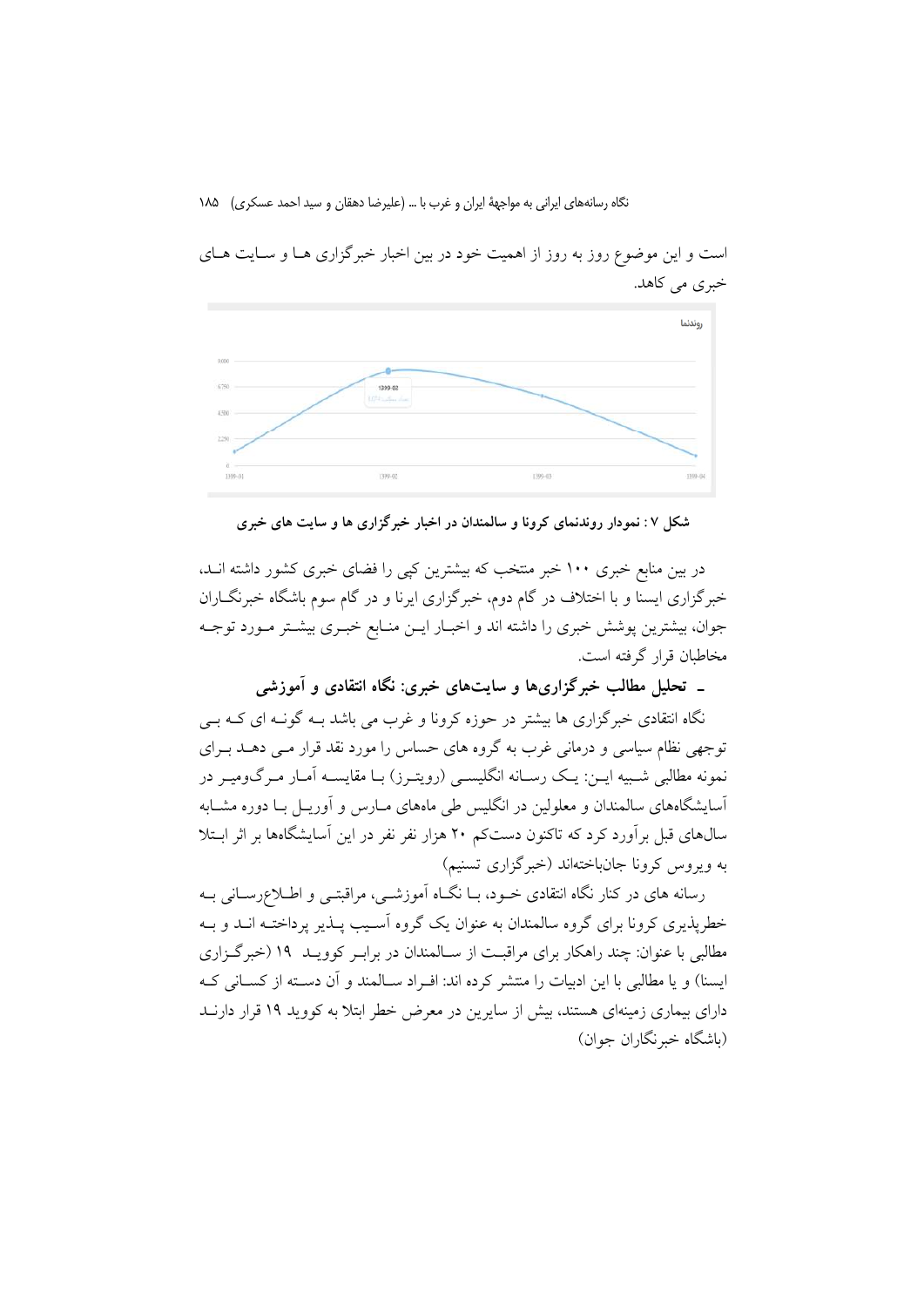#### ٥. نتيجه گيري

این تحقیق با مطالعه موردی موضوع «کرونا و سالمندان» به عنوان یکی از گروه های آسـیب یذیر در رسانههای مختلف، به این نتیجه دست یافت که حساسـیت نسـبت بــه گــروه ســنی اجتماعی سالمندان در ایبدمی کرونا روز به روز سبر نزولی به خود گرفته و اهمیت خیود را با مرور زمان در بین رسانه ها و کاربران ایرانی از دست می دهــد بــه گونــه ای کــه فراوانــی مطالب تلگرام در رابطه با این موضوع، از ٤هزار مطلب در نیمه اسفند ٩٨ به ٢٠٠ مطلـب در نیمه تیر ۱۳۹۹ تنزل پیدا کرده است. این روند با مبانی نظـری ارتباطـات جمعـی و بــه ویــژه براساس نظریه برجسته سازی دور از ذهن نیست. با تجارب حاصل از این نظریه مبی دانییم یکی از عوامل مهم برجسته سازی موضوعات در رسانه هـا ایــن اســت کـه موضــوع مــورد یوشش هم درگیرکننده گرو های بیشتری از مـردم و هـم از تــازگی و ناشــناختگی بیشــتری برخوردار باشد. موضوع کرونا در دو ساه ماه اول هر دو این ویژگی ها را داشته است.

یافته های برخبی از تحقیقـات اخیـر نیـز ایـن را تاییـد مـی کنـد؛ براسـاس نظرسـنجی یژوهشگاه فرهنگ و هنـر و ارتباطـات وابسـته بـه وزارت ارشـاد اسلامی(سـایت رسـمی یژوهشگاه) که در اردیبهشت ماه سال جاری انجام گرفته است مردم اخبار مبتلایـان و فــوت شدگان کرونا را بیشتر از سایر موضوعات دنبال می کنند. بعد از این عنوان، موضوع آمـوزش ها و توصیه های بهداشتی برای جلوگیری از کرونا بیشتر از موارد دیگر خبری مـورد توجـه بوده است. در مرتبه سوم از جهت خبرهای مورد توجه، موضـوع داروهـا و پیشـرفت هـای یزشکی برای مقابله با کرونا بوده است.

تحقیق حاضر، نگاه رسانههای مختلف ایران به موضوع «کرونـا و سـالمندان» را در چنـد بخش، همراه با مستندات، آمار و نمونهها مورد تحلیل قـرار داد. رسـانه هـا در وهلــه اول بــا نگاه اطلاعرسانی و آموزشی به موضوع کرونا و سالمندان پرداخته انــد. از نظـر رســانه هــای مختلف در ایران، سالمندان و افرادی که بیماری زمینهای دارند، جزو گـروه هـای یرخطـر و در معرض ابتلاء به ویروس کرونا هستند. بنابراین، افـراد مســن بیشــتر در معــرض خطــر و وضعیت کشنده این ویروس قرار دارند اما نباید تصور شود که سایر گروه های سنی نسبت به این ویروس غیر آسیب پذیرند. یک توئیت روشنگر در این زمینه ایــن اســت: اگــر جــوان هستید و تصور می کنید #کرونا برای پیرمرد و پیرزن هاست و شــما قــوی هســتید و اتفــاقی برايتان نمي افتد، اين پيام «تدروس» رييس سازمان بهداشت جهاني بـراي شماسـت: شـما شكستنايذير نيستيد و الان دقيقا زمان همبستگي بين نسلم است (@siamakghassemi)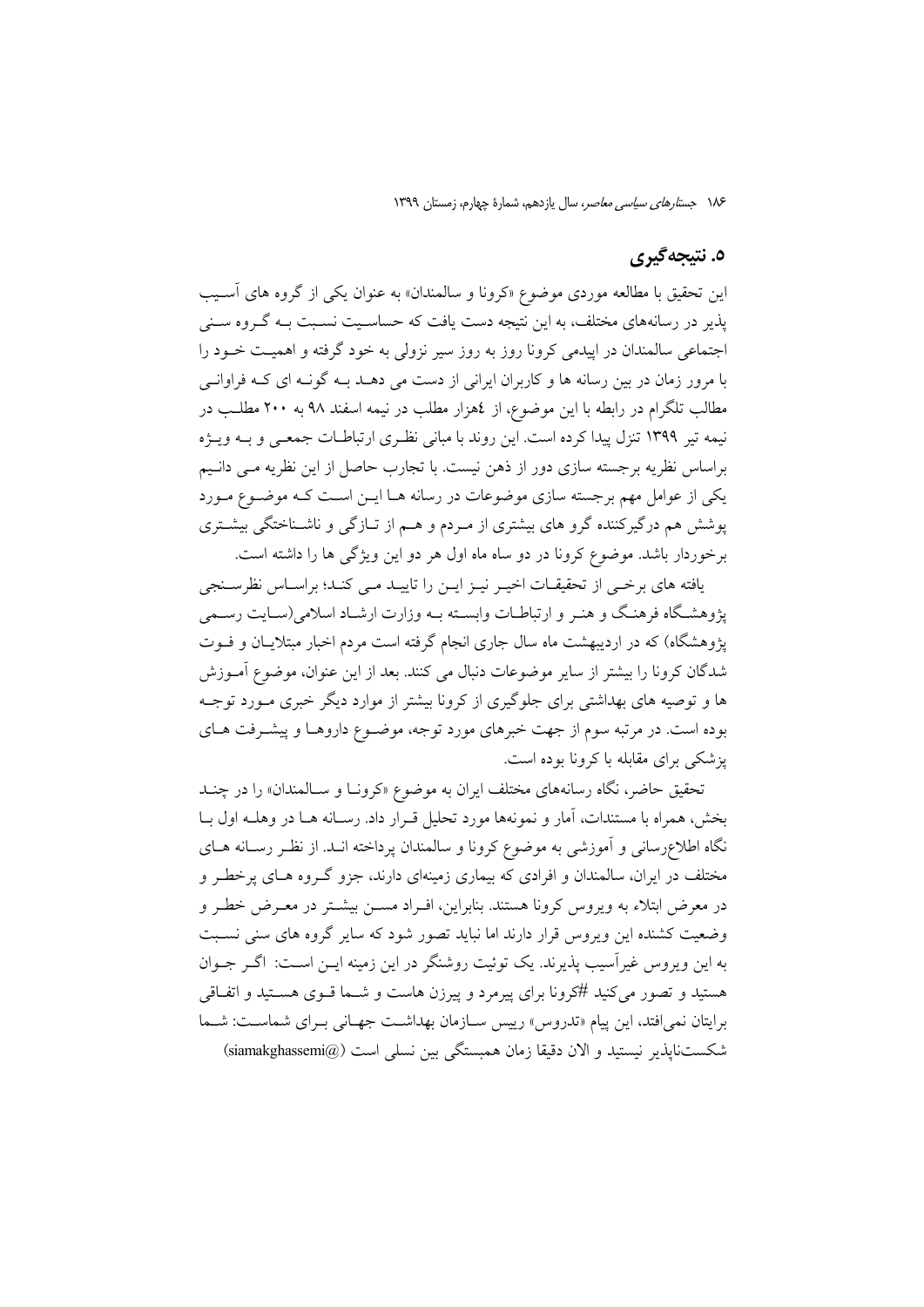جو رسانهها و کـاربران شـبکههـای اجتمـاعی مختلـف در کشـور نسـبت بـه موضـوع سالمندان نيز حاكي از همبستگي بين نسلي، اخلاقىمدارانه و بشردوستانه است بـه گونــه اي که رسانه ها و کاربران ایرانی علاوه بر پیام های مثبت خبری، اطلاعرسانی و آموزشــی مفیــد به سوی پیام های مراقبتی از سالمندان در بحبوحه ایپدمی کرونا نیز در حرکت بودنـد. ایــن مطالب با بالابردن حساسیت نسبت به وضعیت جسمی و روحی سالمندان، سعی در افزایش مراقبت و توجه به این گروه سنی دارد. به گفته یکی از فعالان توئیتری «کرونا که آمـد توجـه ها به سالمندان وافـراد ضـعيف خــانواده بيشــتر جلـب شــد!» (DaryabeigiRaha) و مســائلي همانند انزوای اجتماعی، اضطراب و استرس سالمندان در فضای کرونا مورد توجه رسانه هـا و کاربران قرار گرفت.

در وهله دوم، رسانهها و كاربران به برخمي از رفتارهـاي داخلـي و خــارجي نسـبت بــه سالمندان نگاه انتقادی داشته اند؛ این انتقادات به اظهارنظر برخی از مـدیران کشــور، پوشــش اخبار صداوسیما و همچنین نسبت به برخورد غیراخلاقی غرب در برخورد بـا سـالمندان در بحران کرونا است. در این میان، برخی از کاربران به مقایسه برخـورد متفـاوت ایرانــی هــا و غربی ها در رابطه با سالمندان پرداخته انــد و نظــام اجتمــاعی ايــران را اخلاقــیتــر از غــرب دانستهاند. به گونهای که مطالبی شبیه این توئیت در شبکه های اجتمـاعی بـه تعـدد مشـاهده مي شود: «فرانسه رسما گفته سالمندان اگـر كرونــا بگيــرن رهاشــون ميكنـيم چــون جوونهــا واجب ترن. حالا تو ايران ميگن مواظب سالمندان باشيد» (RT @Enayat\_andish). رســانههــا و کاربران ایرانی با رویکردی اخلاقی و بشردوستانه، نگاه مثبتی به سالمندان در بحران کرونـا دارند و نسبت به رفتارهای داخلی و خارجی که بی توجه بـه وضـعیت ایــن گـروه ســنی در فضای کرونا است به شدت واکنش منفی و انتقادی نشان داده اند.

رسانهها در وهله سوم سعی کردند فشـار روانـی را از روی سـالمندان کـم کننـد و ايـن کلیشه که کرونا مختص سالمندان و بلای جان آنها است را زیرسوال ببرند؛ به همـین سـبب شاهد حجم بسیار بالایی از اخبار مثبت و انگیزشی از تجارب موفـق و متعــدد ســالمندان در شکست کرونا در رسانه های مختلـف بــودیم. انتشــار اخبــار مثبــت و انگیزشــی در تــوئیتر، تلگرام، ایستتاگرام، خبرگزاریها، سایت های خبری و دیگ رسانه هـا از شکسـت کرونـا توسط سالمندان در چین تا شهرهای مختلف ایران به شکل دادن جـوی مثبـت و امیــدبخش کمک زیادی کرد.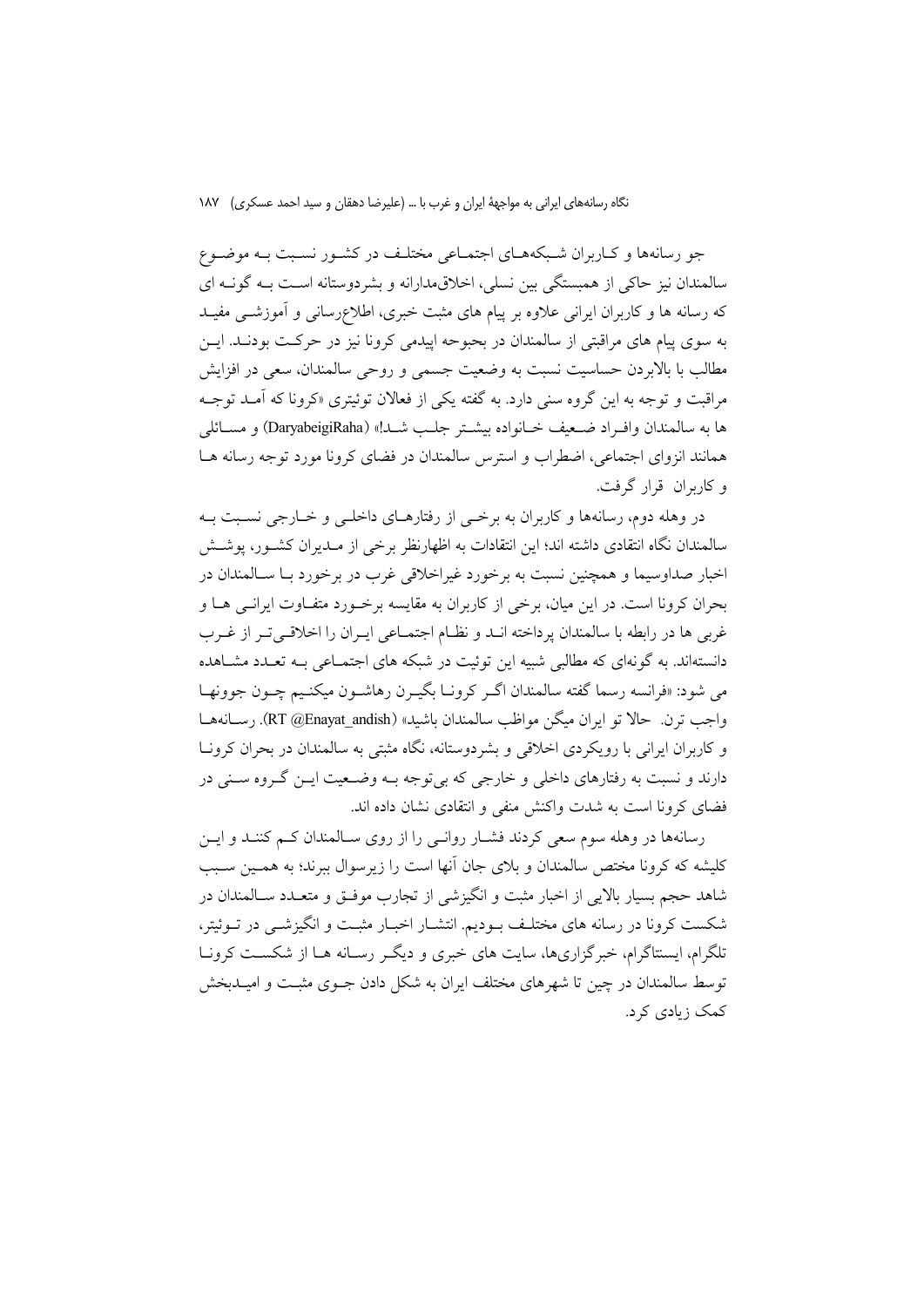نتایج تحقیق نشان داد که رسانه ها در شرایط کرونــایی عـــلاوه بــر کــارکرد نظــارت بــر محیط و آموزش به مردم برای مراقبت از خود و جامعه و هشدار به دولت بـرای مسـئولت یذیری در قبال گروه های حساس از جمله سالمندان، به کارکردهای دیگر خود نیز پرداختــه اند. کارکردهای رسانه ای از جمله تولید پیام های انگیزشی برای گروههای هـدف از جملـه گروه آسیب،یذیر سالمندان که در قرنطینه خانگی به سر می برند از جملــه مســئولیت رســانه ای در وضعیت بحران کرونا است که در کنار کارکردهـای نظـارت و آمـوزش سـعی دارنــد فرهنگ امید، دوری از یأس و افسردگی، همیاری و مساعدت به همنوع و مقاومت در برابـر مشکلات و کاهش عدم اطمینان محیطی را انعکاس دهند.

#### كتابنامه

مطالعات و تحقیقات رسانه ها.

انجمن جامعه شناسی ایران (١٣٨٧). مجموعه مقالات مسائل اجتماعی ایران: تهران: نشر آگه. ایسنا، «واکسن رایگان آنفلوآنزا برای مراکـز نگهـداری از سـالمندان و معلــولان»، ۱ مهـر ۱۳۹۹، بازیــابی: https://www.isna.ir/news/99070100498/ ایمانی جاجرمی (۱۳۹۹). پیامدهای اجتماعی شیوع ویـروس کرونـا در جامعـه ایـران، فصـلنامه ارزیـابی تاثیرات اجتماعی، شماره دوم، ویژه نامه پیامدهای شیوع ویــروس کرونــا–کوویــد ۱۹، صــص ۸۷–  $\Lambda \cdot \tau$ بروگمن، یرون (۱۳۸۹). درآمدی بر شبکه های اجتماعی، ترجمه خلیل میرزایی، تهران: انتشـارات جامعــه شناسان. پژوهشگاه فرهنگ و هنر و ارتباطات، دیدگاه شهروندان در خصوص کرونا (مطالعه کشوری)، مـوج اول، فروردين ١٣٩٩. پژوهشگاه علوم انسانی و مطالعات فرهنگـی، معرفـت و محنـت: مجموعـه علـوم انسـانی و کرونــا (٢). تھ ان: ١٣٩٩. روزنامــه ايـــران، « اَغـــاز واكسيناســـيون ســـالمندان»، ٦ ارديبهشـــت ١٤٠٠، شـــماره ٧٦١٣، بازيـــابي: https://www.irannewspaper.ir/?nid=7613&type=0 سورین، ورنر و تانکارد، جیمز (۱۳۸۱). نظریههای ارتباطات. ترجمـه علیرضـا دهقـان، تهـران: انتشـارات دانشگاه ته ان قلي يور، رحمت الله و فقيهي، مهدي (١٣٩٣). سياست گذاري و تحليل سياســت هــاي عمــومي، تهــران: انتشارات مهكامه. مک کوایل، دنیس (۱۳۸۲). درآمدی بر نظریه ارتباطــات جمعــی، ترجمــه پرویــز اجلالــی، تهــران: مرکــز